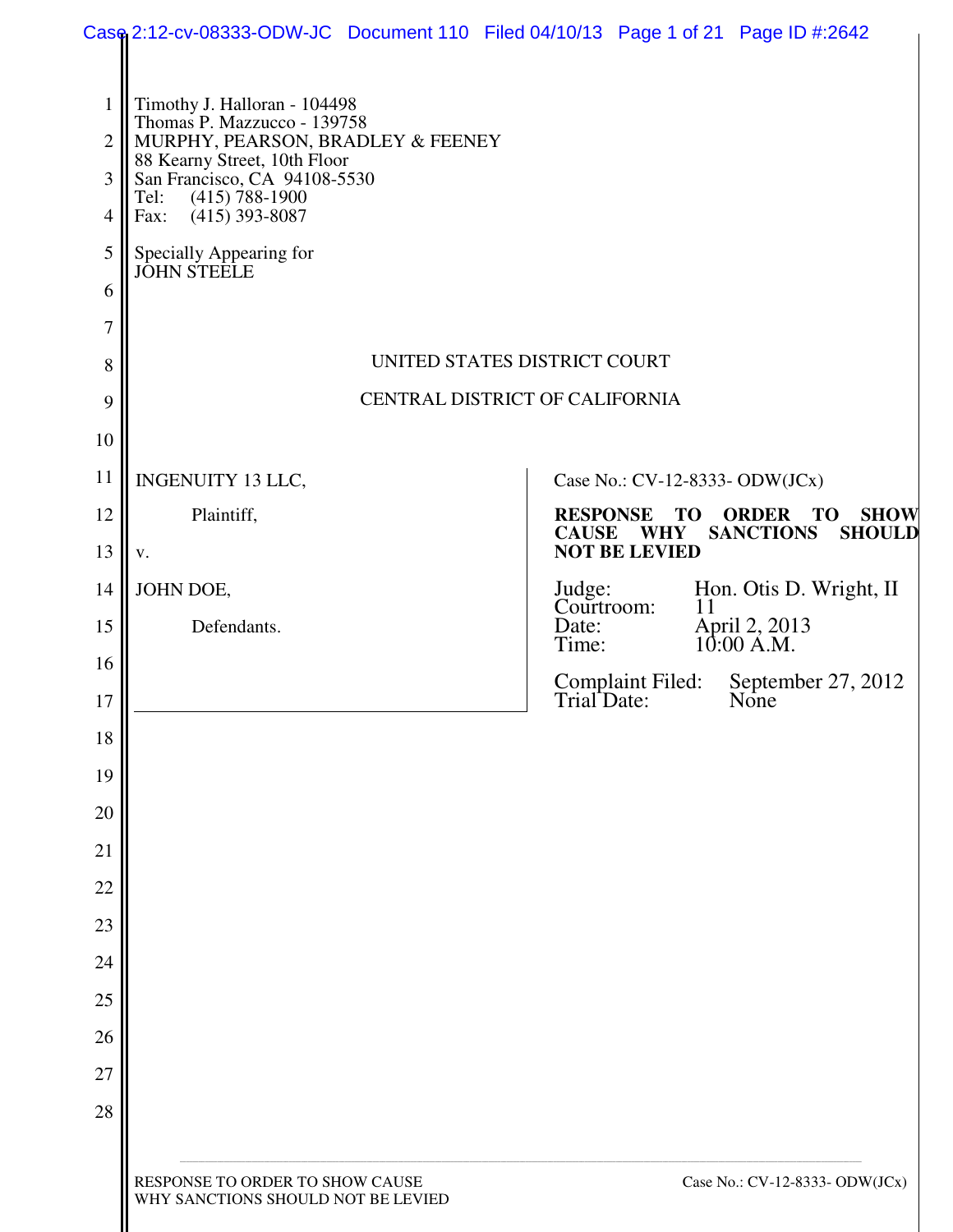| 1              |      |                 | <b>TABLE OF CONTENTS</b>                                                                                                                      |      |
|----------------|------|-----------------|-----------------------------------------------------------------------------------------------------------------------------------------------|------|
| $\overline{2}$ |      |                 |                                                                                                                                               | Page |
| 3              | I.   |                 |                                                                                                                                               |      |
| 4              | П.   |                 |                                                                                                                                               |      |
| 5              | III. |                 |                                                                                                                                               |      |
| 6              |      | A.              | Limits On The Court's Authority To Sanction Steele Under Rule 114                                                                             |      |
|                |      | <b>B.</b>       | Limits On The Court's Authority To Sanction Steele Under 28 U.S.C. § 19275                                                                    |      |
| 7              |      | $C$ .           | Limits On The Court's Authority To Sanction Steele Under Its Inherent Powers6                                                                 |      |
| 8              |      |                 | Limits On The Court's Authority To Sanction Steele Under<br>1.                                                                                |      |
| 9              |      |                 | Limits On The Court's Authority To Sanction Steele For Contempt7<br>2.                                                                        |      |
| 10             | IV.  |                 | THE COURT MAY NOT SANCTION STEELE OR DRAW ADVERSE                                                                                             |      |
| 11             |      |                 | <b>INFERENCES AGAINST HIM BASED ON HIS INVOCATION OF HIS</b><br>5TH AMENDMENT PRIVILEGE AGAINST COMPELLED TESTIMONY                           |      |
| 12             | V.   |                 | NO SANCTIONS SHOULD ISSUE AGAINST STEELE BASED ON ANY                                                                                         |      |
| 13             |      | A.              | Steele Cannot Be Sanctioned For The Alleged Lack Of Reasonable Investigation                                                                  |      |
| 14             |      |                 | Of Copyright Infringement Prior To Filing Complaints In The Subject Cases9                                                                    |      |
| 15             |      | <b>B.</b>       | Steele Cannot Be Sanctioned For Any Alleged Lack Of Reasonable<br>Investigation Of Alleged Infringers' Identities Prior To Naming Them In The |      |
| 16             |      |                 |                                                                                                                                               |      |
| 17             |      | $\mathcal{C}$ . | Steele Cannot Be Sanctioned For Any Alleged Failure To Comply With                                                                            |      |
| 18             |      | D.              | Steele Should Not Be Sanctioned For Any Alleged "Fraud Upon The Court" 10                                                                     |      |
| 19<br>20       |      | Ε.              | Steele Cannot Be Sanctioned For Any Alleged Failure To Notify The Court Of                                                                    |      |
| 21             |      | F.              | Steele Cannot Be Sanctioned For Allegedly Misrepresenting The Nature And                                                                      |      |
| 22             |      | G.              | Steele Cannot Be Sanctioned For Any Alleged Failure To File A Notice Of                                                                       |      |
| 23             |      | H.              | Steele Cannot Be Sanctioned For Any Alleged Failure To Make a Pro Hac Vice                                                                    |      |
| 24             |      |                 |                                                                                                                                               |      |
| 25             |      | I.              | Steele Cannot Be Sanctioned For Any Alleged Failure To Appear At The                                                                          |      |
| 26             |      |                 |                                                                                                                                               |      |
| 27             | VI.  |                 |                                                                                                                                               |      |
| 28             |      |                 | $-i-$                                                                                                                                         |      |
|                |      |                 |                                                                                                                                               |      |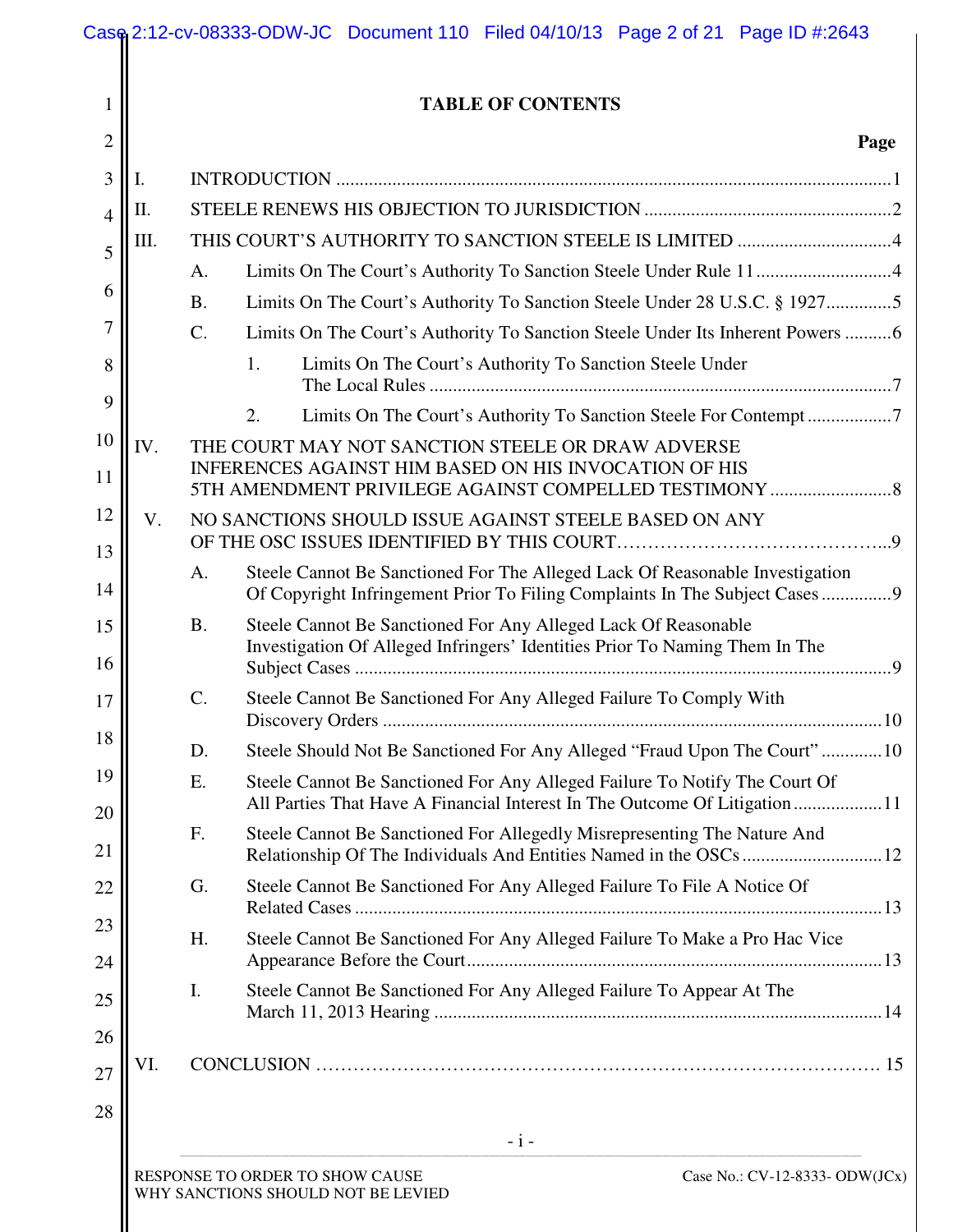|                | Case 2:12-cv-08333-ODW-JC Document 110 Filed 04/10/13 Page 3 of 21 Page ID #:2644 |
|----------------|-----------------------------------------------------------------------------------|
| 1              | <b>TABLE OF AUTHORITIES</b>                                                       |
| $\overline{2}$ | Page                                                                              |
| 3              | <b>Cases</b>                                                                      |
| 4              | Chambers v. NASCO,                                                                |
| 5              |                                                                                   |
| 6              | Children's Ctr. for Developmental Enrichment v. Machle,                           |
| 7              | Douglas Furn. Co. of Calif., Inc. v. Wood Dimensions, Inc.,                       |
| 8              |                                                                                   |
| 9              | Estate of Blas v. Winkler,                                                        |
| 10             |                                                                                   |
| 11             | FM Industries, Inc. v. Citicorp Credit Services, Inc.,                            |
| 12             |                                                                                   |
| 13             | Gates Learjet Corp. v. Jensen,                                                    |
| 14             | Gompers v. Bucks Stove & Range Co.,                                               |
| 15             |                                                                                   |
| 16             | Gonzales v. Texaco, Inc.,                                                         |
| 17             |                                                                                   |
| 18             | Goodyear Dunlop Tires Operations, S.A. v. Brown,                                  |
| 19             | GRiD Systems Corp. v. John Fluke Mfg. Co., Inc.,                                  |
| 20             |                                                                                   |
| 21             | Griffin v. California,                                                            |
| 22             |                                                                                   |
| 23             | In re Intermagnetics Am., Inc.,                                                   |
| 24             | In re Keegan Mgmt. Co., Sec. Litig.,                                              |
| 25             |                                                                                   |
| 26             | In re Lehtinen,                                                                   |
| 27             |                                                                                   |
| 28             | $-ii -$                                                                           |
|                | RESPONSE TO ORDER TO SHOW CAUSE<br>Case No.: CV-12-8333- ODW(JCx)                 |
|                | WHY SANCTIONS SHOULD NOT BE LEVIED                                                |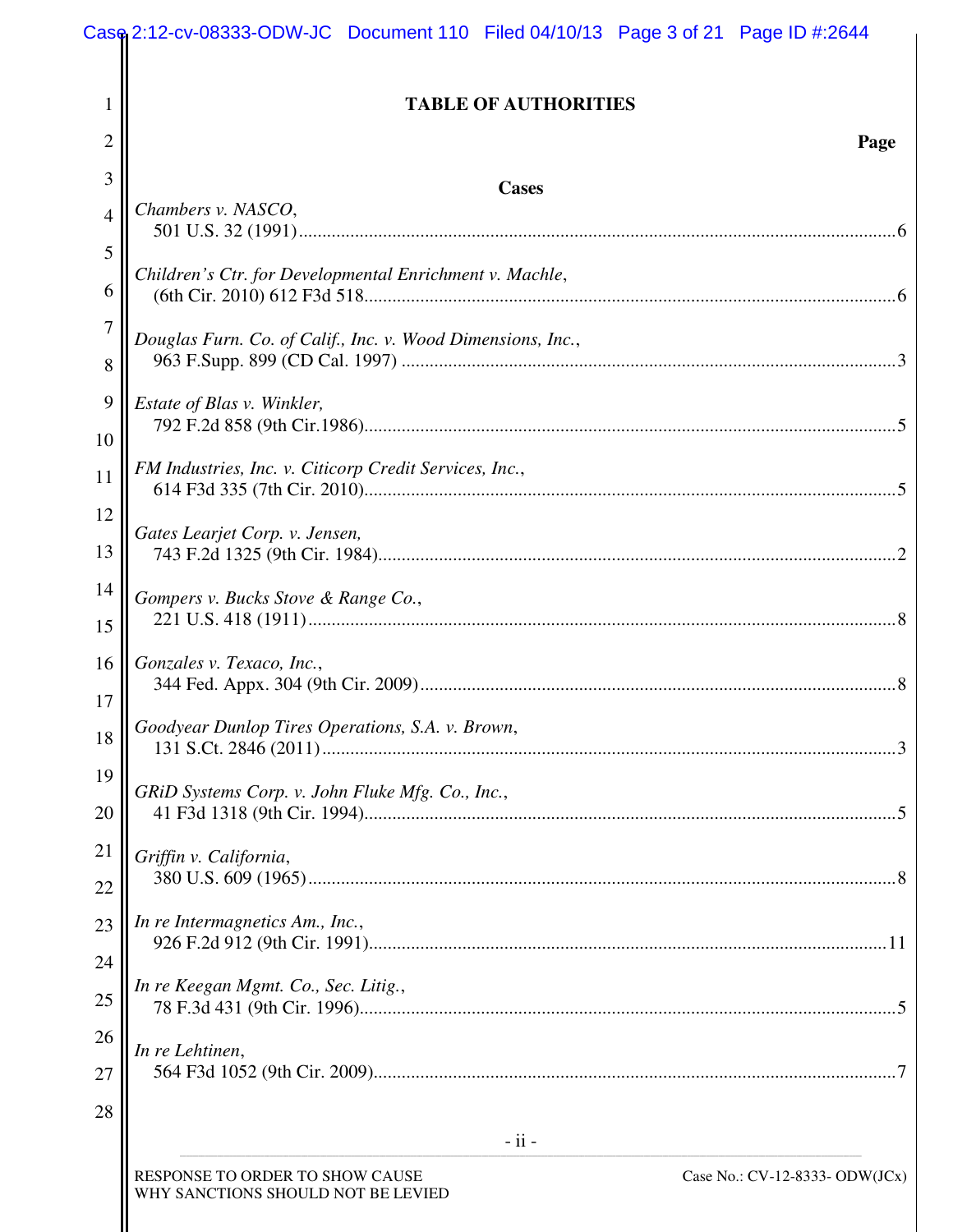|                | Case 2:12-cv-08333-ODW-JC Document 110 Filed 04/10/13 Page 4 of 21 Page ID #:2645                       |
|----------------|---------------------------------------------------------------------------------------------------------|
| 1              | <b>TABLE OF AUTHORITIES</b>                                                                             |
| $\overline{2}$ | (continued)<br>Page                                                                                     |
| 3              | In re Peters,                                                                                           |
| $\overline{4}$ |                                                                                                         |
| 5              | Int'l Union, United Mine Workers of Am. v. Bagwell,                                                     |
| 6              | Lockary v. Kayfetz,                                                                                     |
| 7              |                                                                                                         |
| 8              | Mendez v. County of San Bernardino,                                                                     |
| 9<br>10        | Ohio v. Reiner,                                                                                         |
| 11             |                                                                                                         |
| 12             | Pratt v. California,                                                                                    |
| 13             |                                                                                                         |
| 14             | Primus Automotive Fin'l Services, Inc. v. Batarse                                                       |
| 15             | Rachel v. Banana Republic, Inc.,                                                                        |
| 16             |                                                                                                         |
| 17             | Roadway Express, Inc. v. Piper,                                                                         |
| 18             | SEC v. Ross,                                                                                            |
| 19             |                                                                                                         |
| 20             | Shepherd v. American Broadcasting Cos., Inc.                                                            |
| 21             |                                                                                                         |
| 22<br>23       | Slochower v. Board of Higher Education,                                                                 |
| 24             | Winterrowd v. American Gen. Annuity Ins. Co.,                                                           |
| 25             |                                                                                                         |
| 26             | <b>Statutes</b><br>17 U.S.C.                                                                            |
| 27             |                                                                                                         |
| 28             |                                                                                                         |
|                | - iii -                                                                                                 |
|                | RESPONSE TO ORDER TO SHOW CAUSE<br>Case No.: CV-12-8333- ODW(JCx)<br>WHY SANCTIONS SHOULD NOT BE LEVIED |
|                |                                                                                                         |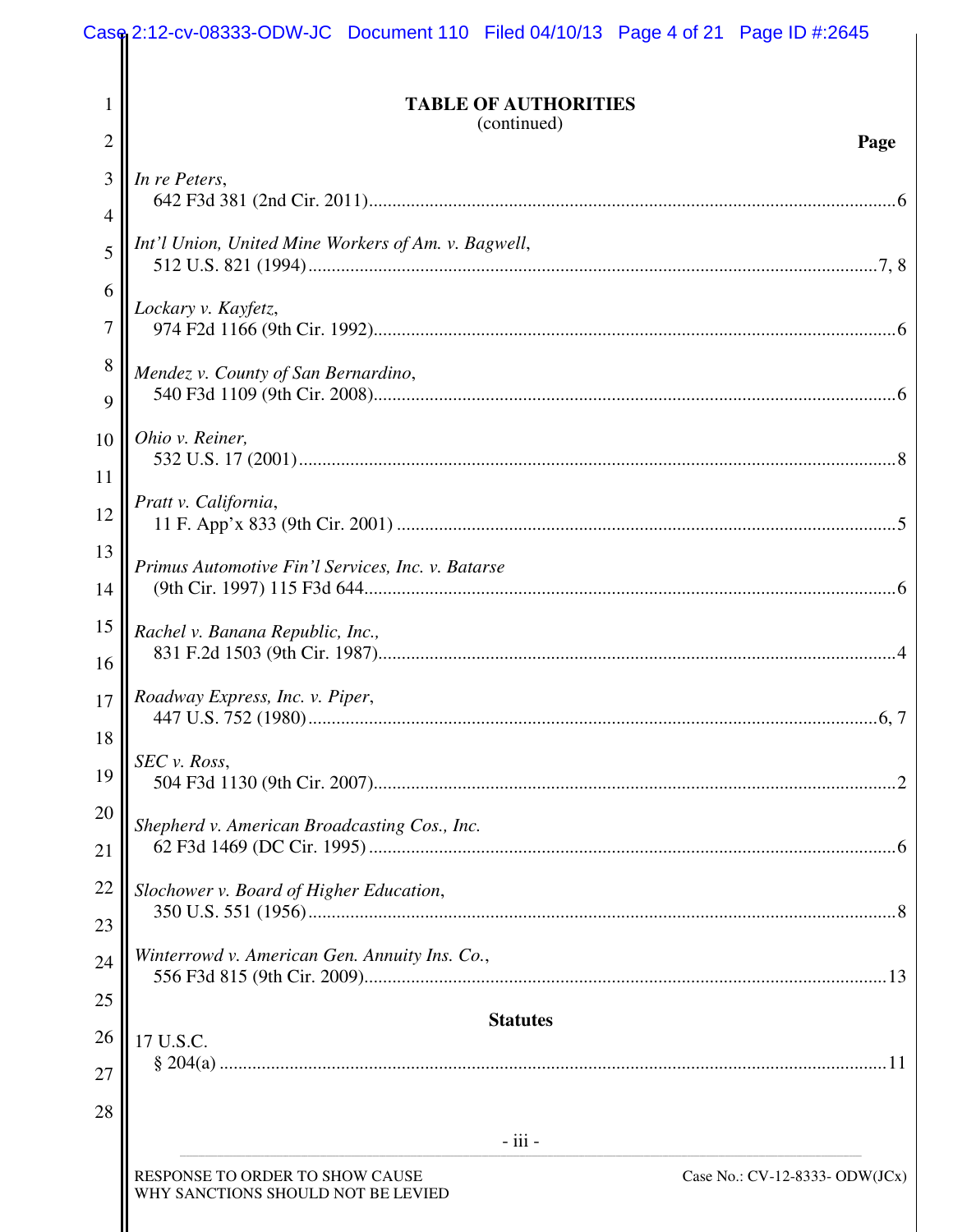|                | Case 2:12-cv-08333-ODW-JC Document 110 Filed 04/10/13 Page 5 of 21 Page ID #:2646                       |
|----------------|---------------------------------------------------------------------------------------------------------|
| 1              | <b>TABLE OF AUTHORITIES</b><br>(continued)                                                              |
| $\overline{c}$ | Page                                                                                                    |
| 3              | 18 U.S.C.                                                                                               |
| $\overline{4}$ |                                                                                                         |
| 5              | 28 U.S.C.                                                                                               |
| 6              | <b>Other Authorities</b>                                                                                |
| $\overline{7}$ |                                                                                                         |
| 8              | <b>Rules</b>                                                                                            |
| 9              | Federal Rules of Civil Procedure                                                                        |
| 10             |                                                                                                         |
| 11             | Federal Rules of Civil Procedure                                                                        |
| 12             |                                                                                                         |
| 13             | Federal Rules of Civil Procedure                                                                        |
| 14             | Federal Rules of Civil Procedure                                                                        |
|                |                                                                                                         |
| 15             | Federal Rules of Civil Procedure                                                                        |
| 16             |                                                                                                         |
| 17             | Federal Rules of Civil Procedure                                                                        |
| 18             |                                                                                                         |
| 19             | Local Rules for the Central District of California                                                      |
| 20             |                                                                                                         |
| 21             | Local Rules for the Central District of California                                                      |
| 22             |                                                                                                         |
| 23             | Local Rules for the Central District of California                                                      |
| 24             |                                                                                                         |
| 25             | Local Rules for the Central District of California                                                      |
| 26             | Local Rules for the Central District of California                                                      |
| 27             |                                                                                                         |
| 28             |                                                                                                         |
|                | $-iv -$                                                                                                 |
|                | RESPONSE TO ORDER TO SHOW CAUSE<br>Case No.: CV-12-8333- ODW(JCx)<br>WHY SANCTIONS SHOULD NOT BE LEVIED |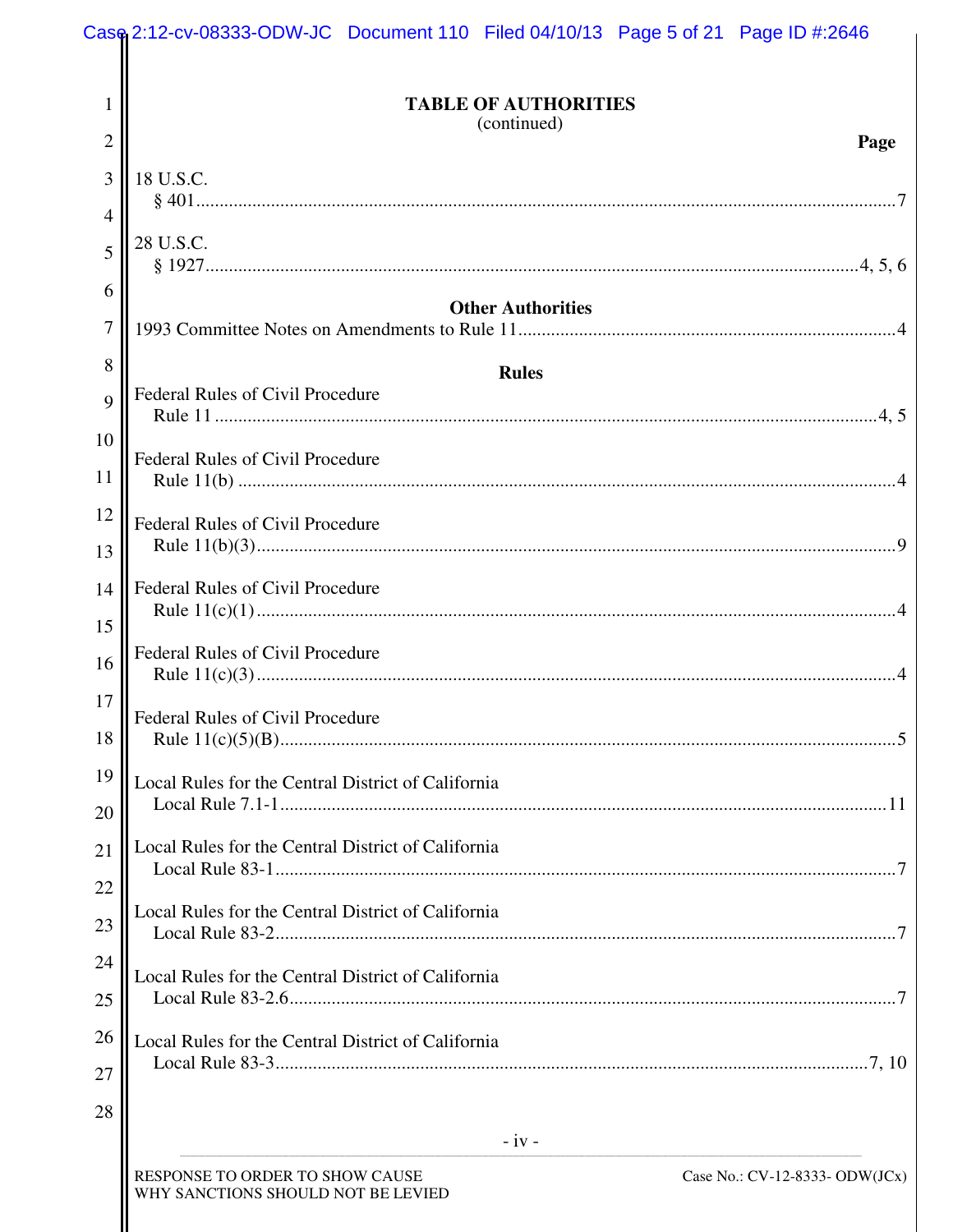|                | Case 2:12-cv-08333-ODW-JC Document 110 Filed 04/10/13 Page 6 of 21 Page ID #:2647 |                             |                                |  |
|----------------|-----------------------------------------------------------------------------------|-----------------------------|--------------------------------|--|
| $\mathbf{1}$   |                                                                                   | <b>TABLE OF AUTHORITIES</b> |                                |  |
| $\overline{2}$ |                                                                                   | (continued)                 | Page                           |  |
| $\mathfrak{Z}$ | Local Rules for the Central District of California                                |                             |                                |  |
| $\overline{4}$ |                                                                                   |                             |                                |  |
| $\sqrt{5}$     |                                                                                   |                             |                                |  |
| 6              |                                                                                   |                             |                                |  |
| 7              |                                                                                   |                             |                                |  |
| 8              |                                                                                   |                             |                                |  |
| 9              |                                                                                   |                             |                                |  |
| $10\,$         |                                                                                   |                             |                                |  |
| 11             |                                                                                   |                             |                                |  |
| 12             |                                                                                   |                             |                                |  |
| 13             |                                                                                   |                             |                                |  |
| 14             |                                                                                   |                             |                                |  |
| 15             |                                                                                   |                             |                                |  |
| 16             |                                                                                   |                             |                                |  |
| $17\,$         |                                                                                   |                             |                                |  |
| 18             |                                                                                   |                             |                                |  |
| 19             |                                                                                   |                             |                                |  |
| 20             |                                                                                   |                             |                                |  |
| 21             |                                                                                   |                             |                                |  |
| 22<br>23       |                                                                                   |                             |                                |  |
| 24             |                                                                                   |                             |                                |  |
| 25             |                                                                                   |                             |                                |  |
| 26             |                                                                                   |                             |                                |  |
| 27             |                                                                                   |                             |                                |  |
| $28\,$         |                                                                                   |                             |                                |  |
|                |                                                                                   | $- V -$                     |                                |  |
|                | RESPONSE TO ORDER TO SHOW CAUSE<br>WHY SANCTIONS SHOULD NOT BE LEVIED             |                             | Case No.: CV-12-8333- ODW(JCx) |  |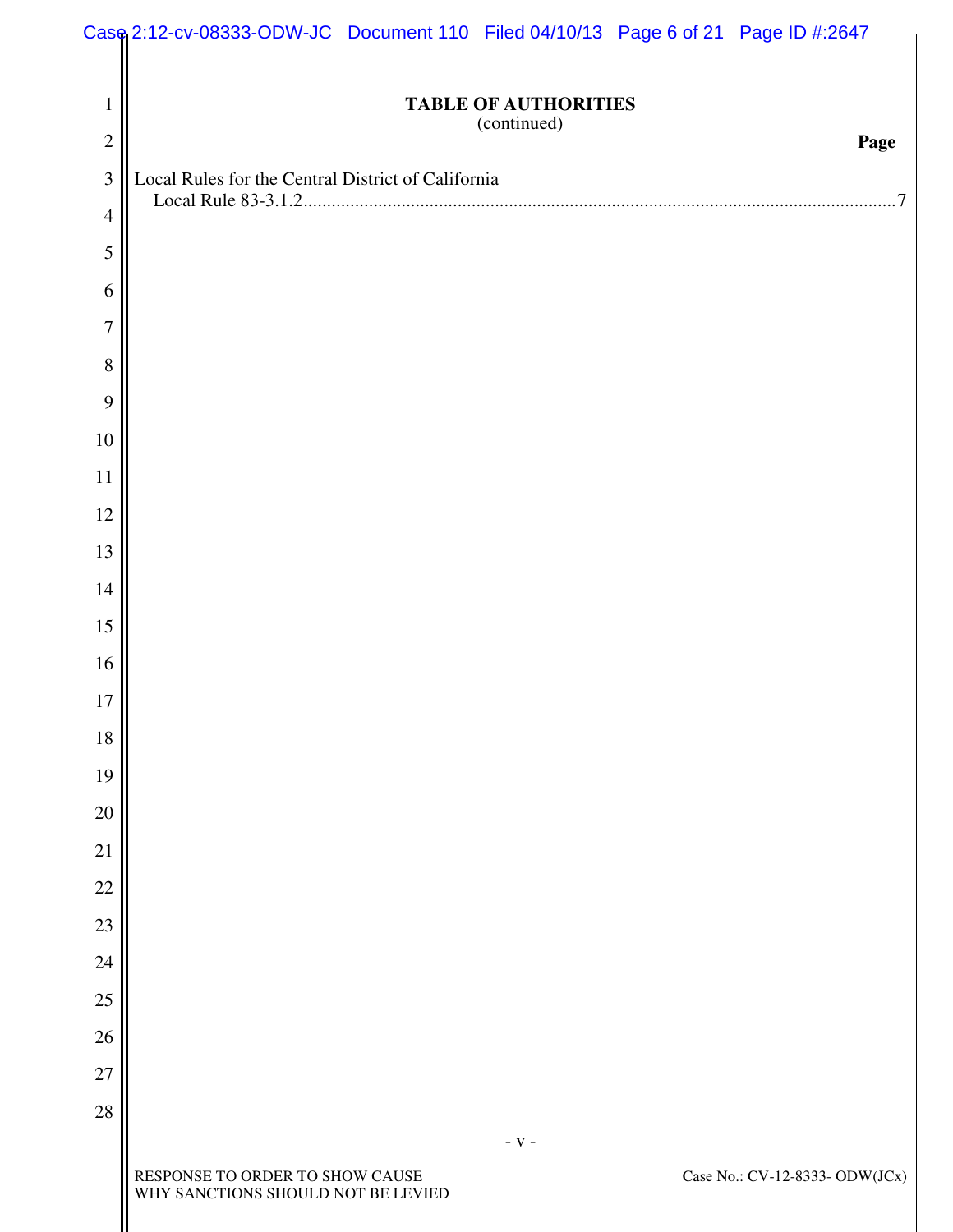# 1

## **I. INTRODUCTION**

2 3 4 5 6 7 8 9 10 11 This Court has no jurisdiction, limited authority, and lacks sufficient evidence to sanction John Steele ("Steele") pursuant to the Court's Orders to Show Cause ("OSC") issued on March 14, 2013 (Dkt 86) and February 7, 2013 (Dkt 48). The February 7, 2013 OSC was directed exclusively at Brett L. Gibbs ("Gibbs") as counsel of record to Plaintiffs AF Holdings LLC and Ingenuity 13 LLC, based on his alleged conduct in five related cases: AF Holdings LLC v. Doe, No. 2:12-cv-6636-ODW(JCx) (C.D. Cal. filed Aug. 1, 2012); AF Holdings LLC v. Doe, No. 2:12-cv-6669-ODW(JCx) (C.D. Cal. filed Aug. 2, 2012); Ingenuity 13 LLC v. Doe, No. 2:12-cv-6662-ODW(JCx) (C.D. Cal. filed Aug. 2, 2012); Ingenuity 13 LLC v. Doe, No. 2:12-cv-6668-ODW(JCx) (C.D. Cal. filed Aug. 2, 2012); and Ingenuity 13 LLC v. Doe, No. 2:12-cv-8333-ODW(JCx) (C.D. Cal. filed Sept. 27, 2012)(hereinafter "the subject cases"). See Dkt 57, at 1:15-2:3.

12 13 14 15 16 17 18 19 20 The March 14<sup>th</sup> OSC amended the prior OSC to include the threat of sanctions against numerous other individuals and entities, including Plaintiffs AF Holdings LLC ("AF Holdings"); Ingenuity 13 LLC ("Ingenuity 13"); Prenda Law ("Prenda"), who employed Gibbs in an 'Of Counsel' role; Prenda's principal, attorney Paul Duffy ("Duffy"); Angela Van Den Hemel, a Prenda Law paralegal; Steele and Paul Hansmeier ("Hansmeier"), attorneys who were also 'Of Counsel' to Prenda; Steele Hansmeier PLLC ("Steele Hansmeier"), Prenda's predecessor; Peter Hansmeier, a technical consultant to Prenda and 6881 Forensics, LLC, his employer; Livewire Holdings LLC ("Livewire"), a purported parent company of Prenda; Mark Lutz ("Lutz") the CEO of AF Holdings and Ingenuity 13; and Alan Cooper ("Cooper"), a purported corporate representative of AF Holdings.

21 22 23  $24$ 25 26 27 28 At the April 2, 2013 OSC hearing, the Court invited Steele to testify in response to the March  $14<sup>th</sup>$  OSC, or not. Dkt 103, at 6:20-21. When Steele elected for the latter, relying on his Fifth Amendment privilege against compelled testimony, the Court indicated it would draw reasonable inferences against him and ended the hearing. Dkt 103, at 7:3-9:7. However, the reasonable inferences the Court may draw against Steele are limited, based on the lack of evidence against Steele before this Court. Moreover, because of the criminal nature of these proceedings, where the Court has raised and clearly made up its mind against Steele on questions of fraud and has threatened incarceration, Steele's invocation of the Fifth Amendment may not be used to formulate presumptions against him.

> - 1 - **\_\_\_\_\_\_\_\_\_\_\_\_\_\_\_\_\_\_\_\_\_\_\_\_\_\_\_\_\_\_\_\_\_\_\_\_\_\_\_\_\_\_\_\_\_\_\_\_\_\_\_\_\_\_\_\_\_\_\_\_\_\_\_\_\_\_\_\_\_\_\_\_\_\_\_\_\_\_\_\_\_\_\_\_\_\_\_\_\_\_\_\_\_\_\_\_\_\_\_\_\_\_\_\_\_\_\_\_\_\_\_\_\_\_\_\_\_\_\_\_\_\_\_\_\_\_\_\_\_\_\_\_\_\_\_\_\_\_\_\_\_\_\_\_\_\_\_\_\_\_\_\_\_\_\_\_\_\_\_\_\_\_\_\_\_\_\_\_\_\_\_\_\_\_\_\_\_\_\_\_\_\_\_\_\_\_\_\_\_\_\_\_\_\_\_\_\_\_\_\_\_\_\_\_\_\_\_\_\_\_\_\_\_\_\_\_\_\_\_**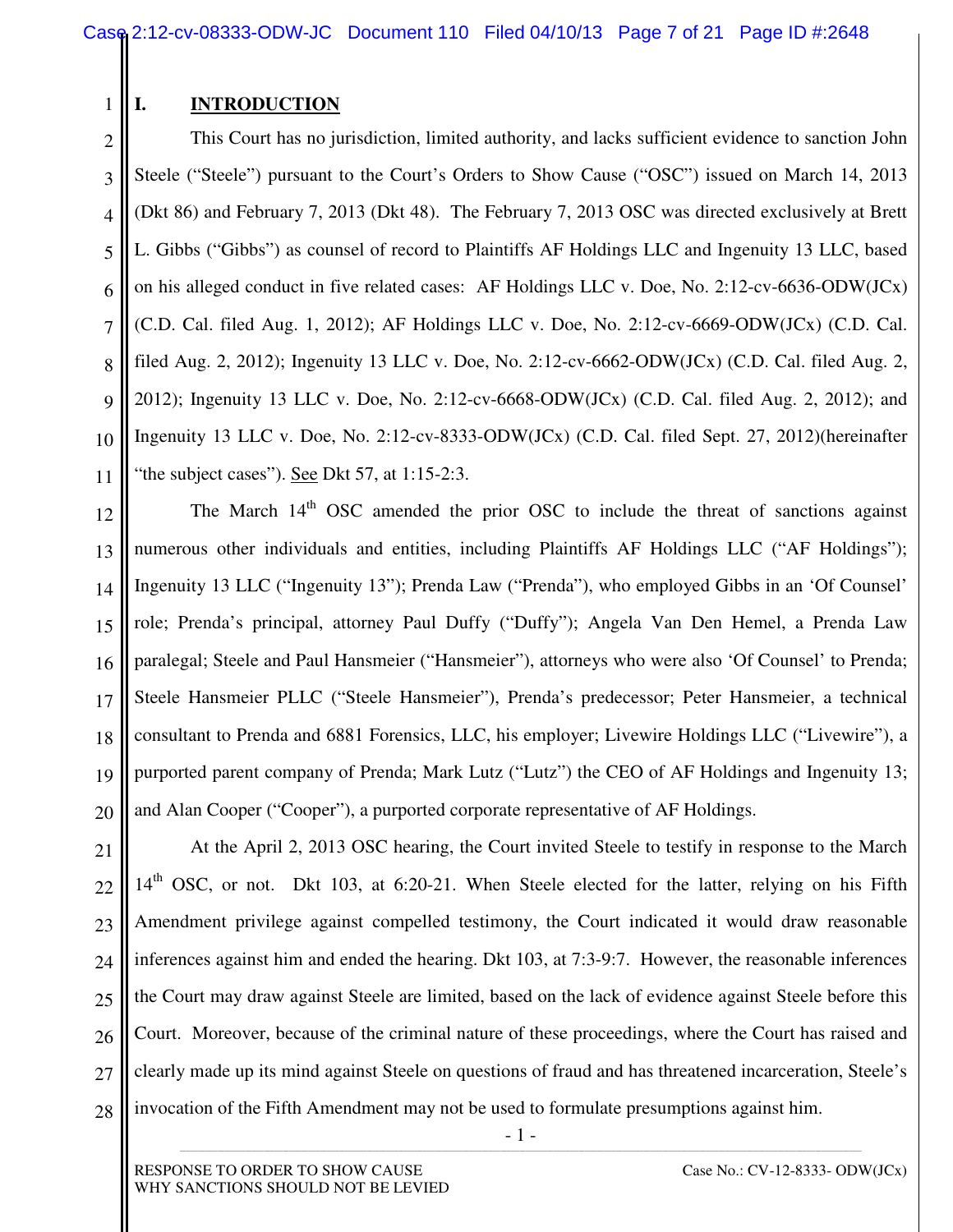1 2 3 4 As further discussed below, the lack of evidence of Steele's involvement in the subject cases leaves the Court lacking jurisdiction over Steele, and applicable law and the procedural posture of those cases further dictates the Court's statutory and inherent authority to issue sanctions against Steele is severely limited.

5

#### **II. STEELE RENEWS HIS OBJECTION TO JURISDICTION**

6 7 8 9 10 11 12 13 14 In federal court, challenging jurisdiction does not constitute an appearance and is not consent to personal jurisdiction. "[W]here a party has filed a timely and unambiguous objection to the court's jurisdiction, . . . the party has not consented to jurisdiction . . . even if the party has preserved its own options by simultaneously asserting whatever claims or defenses it has …" *SEC v. Ross*, 504 F3d 1130, 1149 (9th Cir. 2007) citing *Gates Learjet Corp. v. Jensen,* 743 F.2d 1325, 1330 n. 1 (9th Cir. 1984). Steele's former counsel filed an Ex Parte Application challenging personal jurisdiction immediately after Steele was first made aware of the Court's March 5 Order requiring his appearance at the March 11, 2013 OSC hearing, thereby preserving Steele's jurisdictional objection for appeal throughout the proceedings that followed.

15 16 17 18 19 20 21 22 In objecting to this Court's jurisdiction, Steele declared under oath that he did not live in California or perform legal services in California. Dkt 83 at ¶3. Regardless, on March 14, this Court denied Steele's Ex Parte Application, finding that: "Based on the papers filed and the evidence presented during the March 11, 2013, hearing, the Court concludes there is at least specific jurisdiction over [Steele] because of [his] pecuniary interest and active, albeit clandestine participation in these cases."<sup>1</sup> See Dkt 86, at 1:18-21. However, no evidence was presented at the March 11 hearing or beforehand that can support a conclusion that Steele actively (or clandestinely) participated in the subject cases, nor that Steele has or had a pecuniary interest in any of these cases.

23 24

25 26 In determining whether jurisdiction exists, this Court should not rely on the irrelevant evidence presented by Morgan Pietz ("Pietz") regarding Steele's alleged participation in two matters from the Northern District which predated the filing of all the subject cases by nearly a year or more, and predated the existence of Prenda Law. See *e.g.* Dkt 108-5, at 66:6-68:16 (admitting, over Gibbs'

27

 $\frac{1}{1}$ 

<sup>1</sup> The lack of evidence before this Court relating to Steele's alleged pecuniary interest is addressed more fully in Section IV, below.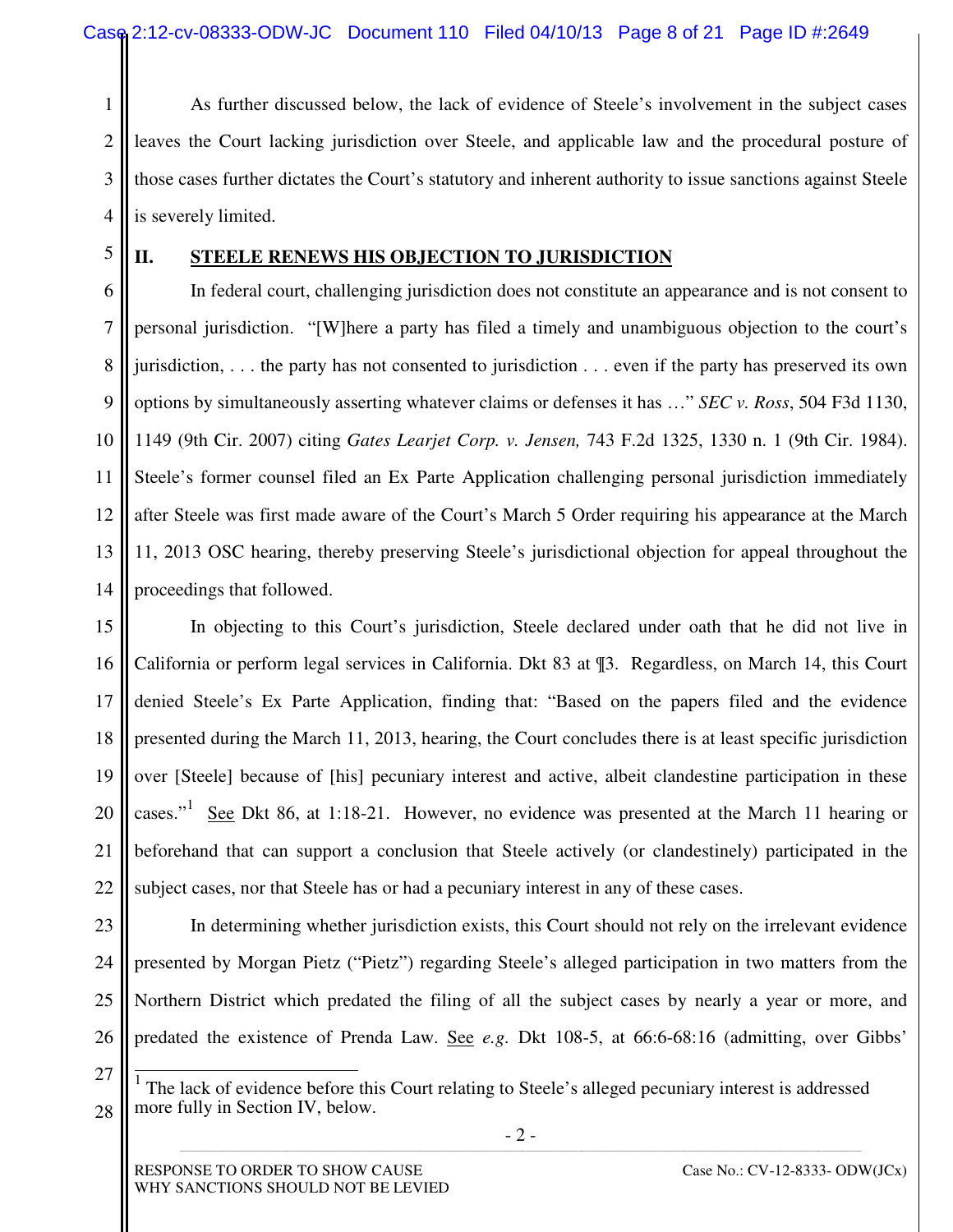## Case 2:12-cv-08333-ODW-JC Document 110 Filed 04/10/13 Page 9 of 21 Page ID #:2650

1 2 3 4 5 6 7 8 9 10 counsel's objection, declarations regarding Steele's alleged involvement in two Northern District cases). Such minimal contact with California cannot constitute the type of "continuous and systematic" contacts that render a defendant essentially "at home in the forum State" and thereby subject to general jurisdiction here. *Goodyear Dunlop Tires Operations, S.A. v. Brown*, 131 S.Ct. 2846, 2851 (2011). Nor do these alleged contacts create specific jurisdiction. See *Id.*, at 2855 ("minimum contacts" exist when the claim arises out of defendant's forum-related activities and the defendant purposefully availed him or herself of the privilege of conducting activities locally); see also *Douglas Furn. Co. of Calif., Inc. v. Wood Dimensions, Inc.*, 963 F.Supp. 899, 902 (CD Cal. 1997) (finding the mere act of sending letters threatening legal action, without more, did not constitute "purposeful availment").

11 12 13 14 15 16 17 18 19 20 21 22 Similarly, Prenda attorney Brett L. Gibbs' testimony fails to support a finding of jurisdiction over Steele, as his testimony lacks specificity regarding Steele's involvement in the subject cases or any California cases, and is otherwise inconsistent or contradicted by others.<sup>2</sup> For example, although Gibbs claimed he was supervised by Steele and Hansmeier at Prenda Law, when pressed for specifics about the degree of supervision he received, Gibbs only offered that Steele and Hansmeier gave him authority to file certain cases here. See Dkt 108-5, at 77:8-24. Gibbs' further testimony has revealed he had significant autonomy in handling the cases. See Dkt 108-5, at 77:25-78:4 (claiming Steele and Hansmeier "gave me certain parameters [pursuant to] which I could settle the case myself."); see also Dkt 108-5, at 79:1-5 (regarding the decision to dismiss cases in this Court Gibbs noted: "As counsel of record here, I just kind of broke down like a cost benefit analysis of those cases. And they said, basically, go ahead and dismiss them."); see also Dkt 58, at ¶5 (claiming Steele and Hansmeier provided him with "guidelines").

23

24 25 Faced with this weak evidence, even Pietz was left grasping at straws when arguing for this Court's jurisdiction over Steele. See Dkt 52 at 19:8-10 (claiming Steele remained "heavily involved" in Prenda by referencing Steele's LinkedIn profile, which makes no mention of Prenda); see also *Id.*

<sup>27</sup> 28  $\overline{\phantom{a}}$ 2 See Dkt 108-5 at 94:3-9 (wherein Gibbs' opposing counsel in another matter Jason Sweet tells the Court he had a conversation with Gibbs in October 2012 wherein Gibbs claimed he was "national counsel for AF Holdings and that any settlement negotiations were to be made through him.")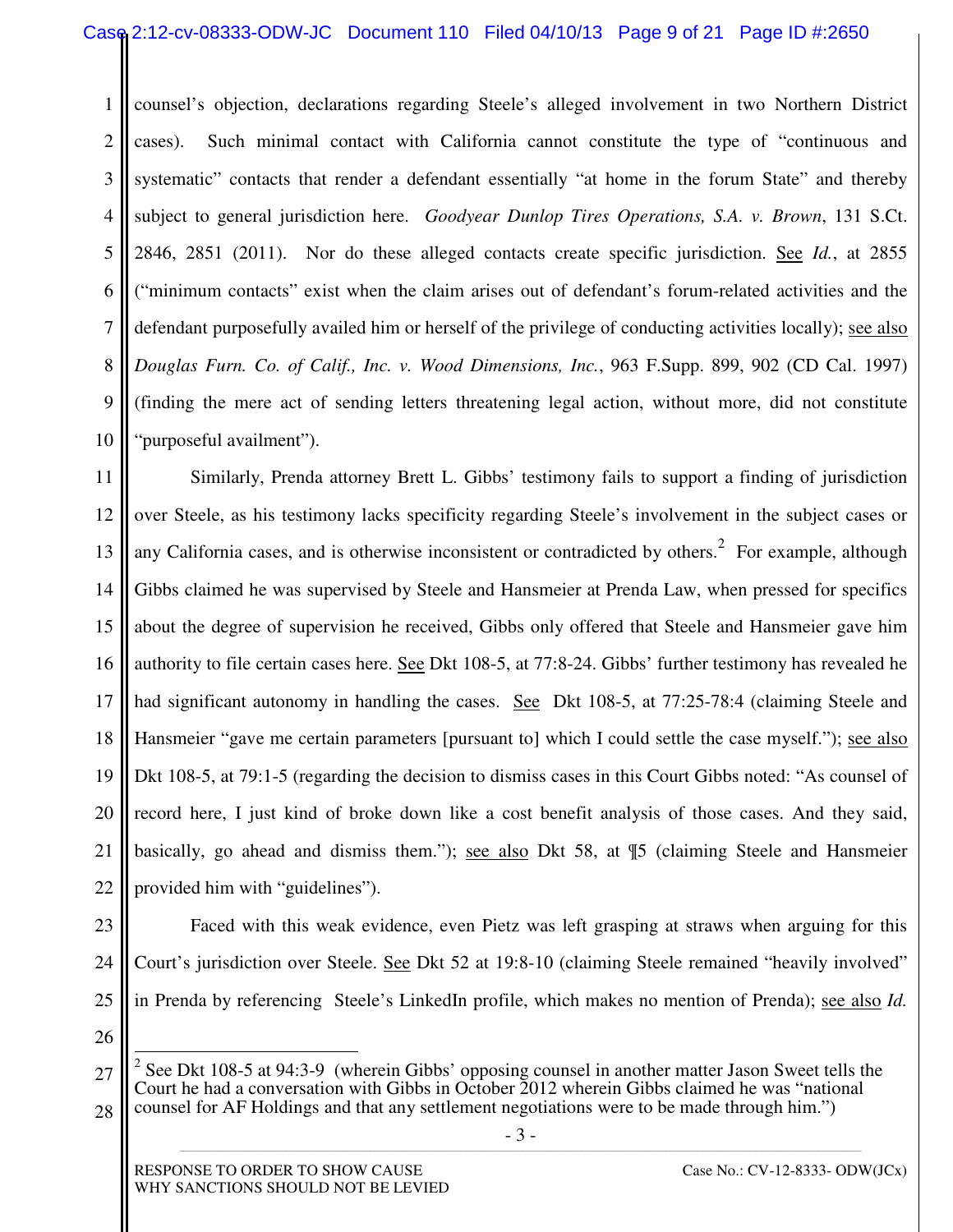1 2 3 (mischaracterizing a Forbes article as linking Prenda to Steele, when the article actually references only Steele Hansmeier as "his firm," and describes Prenda Law as "another firm that pursues these types of case [sic].")

4

5

6

7

8

## **III. THIS COURT'S AUTHORITY TO SANCTION STEELE IS LIMITED**

This Court has both statutory and inherent authority to issue sanctions. Statutorily, the Court may impose sanctions under FRCP Rule 11 and 28 U.S.C. §1927, as well as under this Court's Local Rules, which are generally coextensive with the Court's inherent powers to sanction conduct before it. However, under each of these sources of power, the Court's authority is limited, as discussed below.

9

### **A. Limits On The Court's Authority To Sanction Steele Under Rule 11**

10 11 12 13 14 15 16 17 18 19 Rule 11 imposes an affirmative duty on a party or counsel to investigate the law and facts before filing. *Rachel v. Banana Republic, Inc.,* 831 F.2d 1503, 1508 (9th Cir. 1987). Specifically, Rule 11(b) mandates that any pleading submitted to the Court is deemed certified by the filing attorney that after a reasonable inquiry, the pleading (1) is not being presented for an improper purpose, such as to harass, cause unnecessary delay, or needlessly increase the cost of litigation; (2) the claims, defenses and other legal contentions are warranted by existing law; (3) the factual contentions have evidentiary support. Rule 11(c)(1) and (3) allows the Court to issue an order to show cause regarding perceived violations of Rule 11(b), and to impose an appropriate sanction on any attorney, law firm, or party that the Court finds violated the rule or is responsible for the violation, following notice and a reasonable opportunity to respond.

20 21 22 23 24 25 26 27 28 Although the 1993 Committee Notes on Amendments to Rule 11 suggest that the court may consider ordering sanctions against non-filing persons, such as other attorneys in the firm, co-counsel, or a party personally, sanctions against non-filing persons should be reserved for cases where "substantial restrictions" are imposed "on the discretion of individual [filing] attorneys," and, "the court must, to the extent possible, limit the scope of the sanction proceedings to the record." *See* Comm. Notes on Am. to Fed. R. Civ. P. 11 (1993). As further discussed in Sections IV herein, whatever minimal evidence may be cited to support a conclusion that Steele imposed any restrictions whatsoever on Gibbs is undermined by Gibbs own testimony, and otherwise does not satisfy the 'substantial restriction' standard.

> - 4 - **\_\_\_\_\_\_\_\_\_\_\_\_\_\_\_\_\_\_\_\_\_\_\_\_\_\_\_\_\_\_\_\_\_\_\_\_\_\_\_\_\_\_\_\_\_\_\_\_\_\_\_\_\_\_\_\_\_\_\_\_\_\_\_\_\_\_\_\_\_\_\_\_\_\_\_\_\_\_\_\_\_\_\_\_\_\_\_\_\_\_\_\_\_\_\_\_\_\_\_\_\_\_\_\_\_\_\_\_\_\_\_\_\_\_\_\_\_\_\_\_\_\_\_\_\_\_\_\_\_\_\_\_\_\_\_\_\_\_\_\_\_\_\_\_\_\_\_\_\_\_\_\_\_\_\_\_\_\_\_\_\_\_\_\_\_\_\_\_\_\_\_\_\_\_\_\_\_\_\_\_\_\_\_\_\_\_\_\_\_\_\_\_\_\_\_\_\_\_\_\_\_\_\_\_\_\_\_\_\_\_\_\_\_\_\_\_\_\_\_**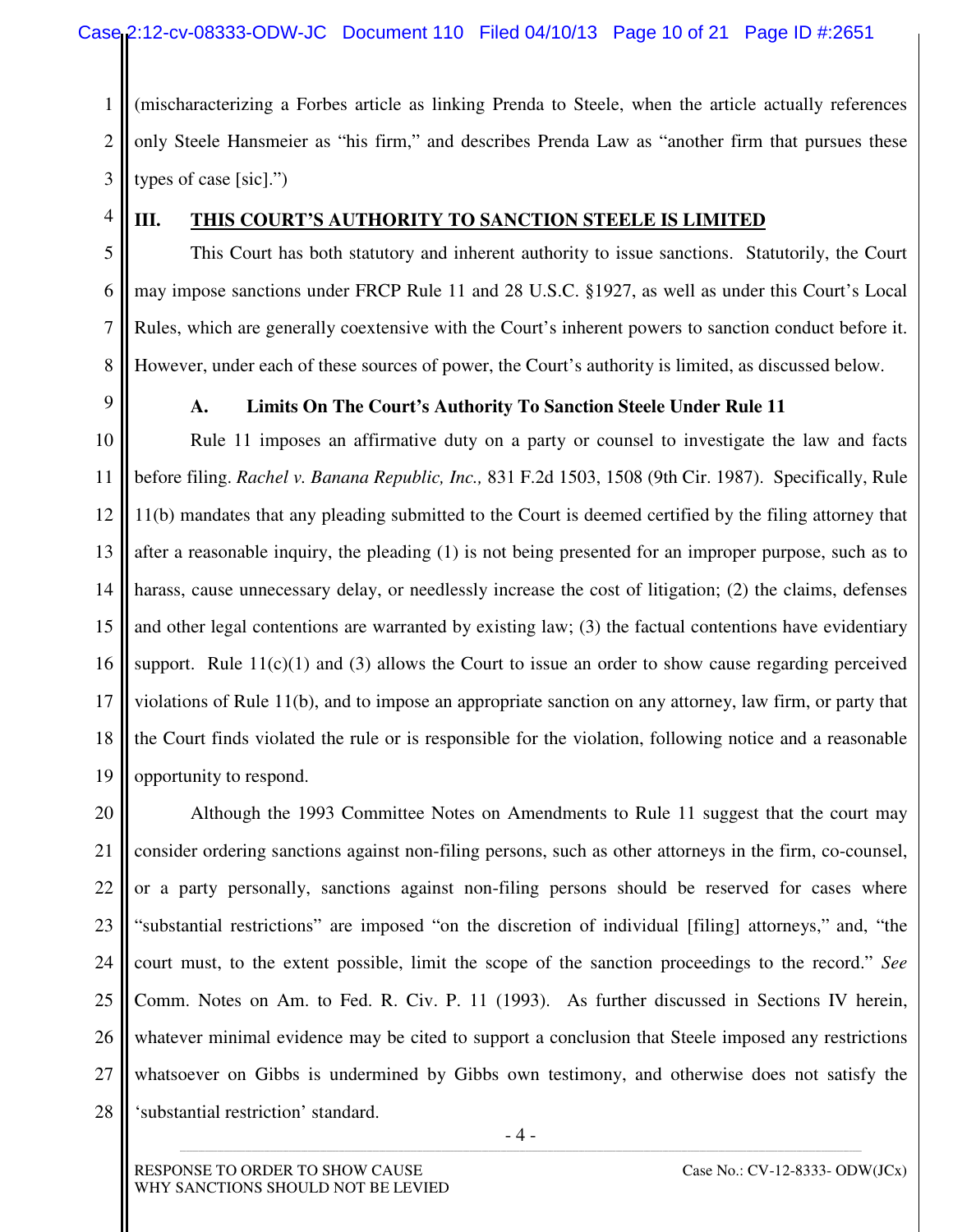1 2 3 4 5 6 7 In addition, although the Court retains jurisdiction to award sanctions even after voluntary dismissal of actions, monetary sanctions under Rule 11 may not be imposed sua sponte by the court following dismissal, unless the Court's OSC Re: Rule 11 Sanctions was issued prior to dismissal. FRCP 11(c)(5)(B). Here, the Court's initial OSC Re: Rule 11 Sanctions was issued on February 7, 2013, after all five of the actions referred to in the OSC were already voluntarily dismissed. Under these circumstances, monetary sanctions under Rule 11 cannot be issued against Steele or anyone else referenced in the Court's OSCs.

8

9

10

11

12

13

14

15

16

17

18

19

20

21

22

23

24

25

26

### **B. Limits On The Court's Authority To Sanction Steele Under 28 U.S.C. § 1927**

Sanctions under 28 USC §1927 are limited to attorney misconduct for "multiplying the proceedings in any case unreasonably and vexatiously." By its own terms, §1927 only applies to unnecessary filings and tactics once a lawsuit has begun; §1927 cannot be applied to sanction an attorney for filing a Complaint. *In re Keegan Mgmt. Co., Sec. Litig.*, 78 F.3d 431, 435 (9th Cir. 1996). Moreover, sanctions under 28 USC §1927 "must be supported by a finding of subjective bad faith." Id., at 436. "Bad faith is present when an attorney knowingly or recklessly raises a frivolous argument, or argues a meritorious claim for the purpose of harassing an opponent." *Id.*, quoting *Estate of Blas v. Winkler,* 792 F.2d 858, 860 (9th Cir.1986)). A filing is frivolous if it "is *both* baseless *and* made without a reasonable and competent inquiry." *In re Keegan Mgmt. Co., Sec. Litig.*, supra*,* at 434. No evidence before this Court suggests any post-Complaint filings were made with the requisite level of subjective bad faith by anyone, much less with Steele's input.

§1927 sanctions are also only applicable to direct violations by counsel of record, and aren't imposed for vicarious liability. *Pratt v. California*, 11 F. App'x 833, 836 (9th Cir. 2001) (sanctions awarded under §1927 against co-counsel because they were also counsel of record for plaintiff); see also *FM Industries, Inc. v. Citicorp Credit Services, Inc.*, 614 F3d 335, 340–341 (7th Cir. 2010). Thus, "Section 1927 cannot reach conduct of a party who is not involved in an action before the sanctioning court at the time of the conduct." *GRiD Systems Corp. v. John Fluke Mfg. Co., Inc.*, 41 F3d 1318 (9th Cir. 1994). Here, Steele was not counsel of record, nor does the evidence show that he was involved in any actions before the Court which multiplied the proceedings unreasonably and vexatiously. Thus,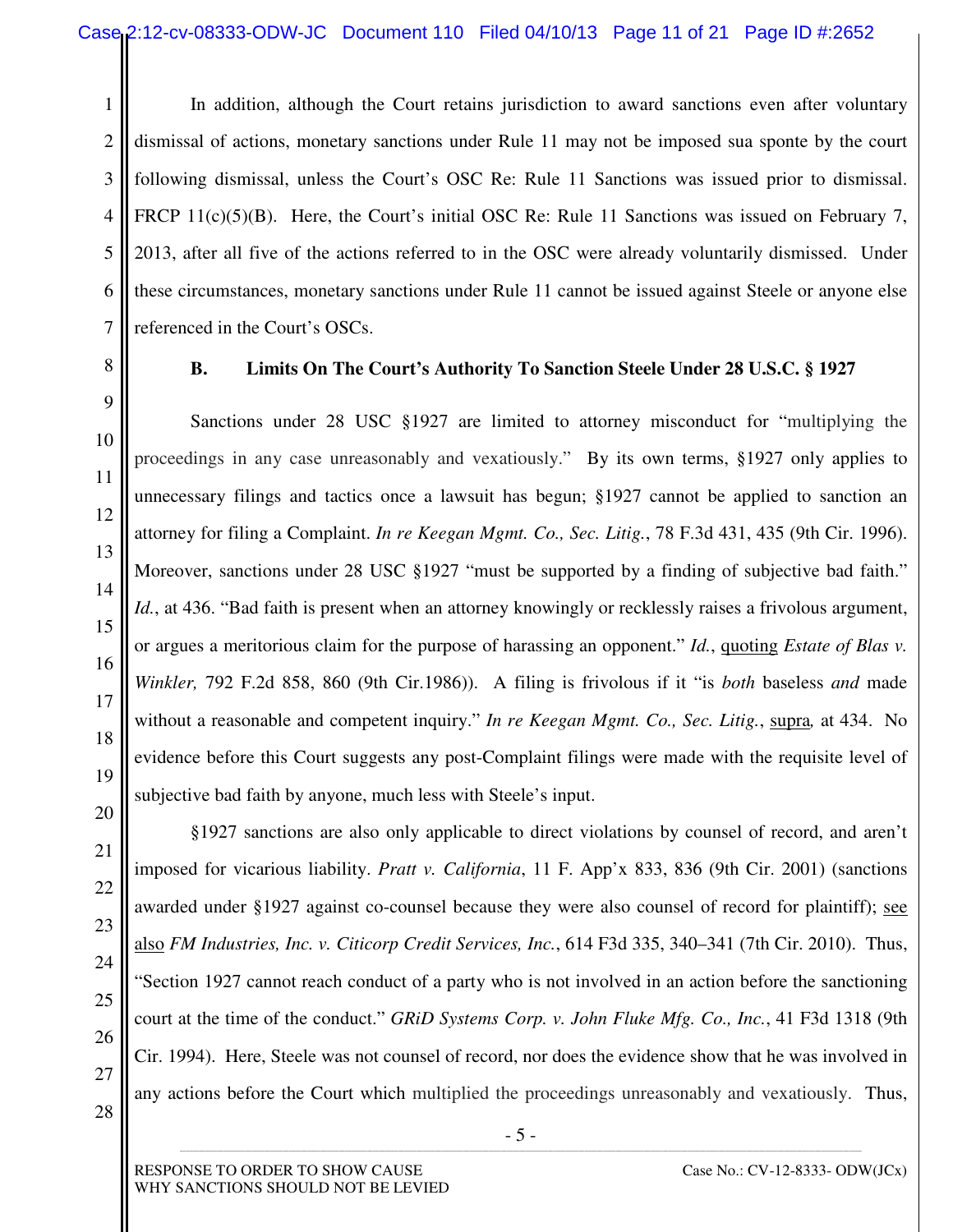the Court should not sanction Steele under §1927.

1

2

3

4

5

6

7

8

9

10

11

12

13

14

15

16

17

18

19

20

21

22

23

24

25

26

## **C. Limits On The Court's Authority To Sanction Steele Under Its Inherent Powers**

As the Supreme Court has emphasized: "because inherent powers are shielded from direct democratic controls, they must be exercised with restraint and discretion." *Roadway Express, Inc. v. Piper*, 447 US at 764, 100; *In re Peters*, 642 F3d 381, 384 (2nd Cir. 2011)("when court is accuser, fact finder and sentencing judge all in one, restraint and discretion required"). Thus, when the conduct in question is addressed by sanctioning powers such as Rule 11, the court ordinarily may not rely on its inherent powers. *Chambers v. NASCO*, 501 U.S. 32, 51-52 (1991) (only if the court determines other rules are not "up to the task," may the court rely on its inherent sanctions power).

As with sanctions under 28 USC §1927, in order to impose sanctions under its inherent powers, the Court must make a specific finding that the attorney acted in "bad faith." *Primus Automotive Fin'l Services, Inc. v. Batarse* (9th Cir. 1997) 115 F3d 644, 650. The "bad faith" requirement is supposed to present "a high threshold." *Mendez v. County of San Bernardino*, 540 F3d 1109, 1131–1132 (9th Cir. 2008). Moreover, a "clear and convincing" evidentiary standard should apply to such findings. See *Shepherd v. American Broadcasting Cos., Inc.* 62 F3d 1469, 1477 (DC Cir. 1995).

In addition, the Court's inherent power to sanction is generally not extended to litigation conduct occurring in other venues. See *Children's Ctr. for Developmental Enrichment v. Machle*, (6th Cir. 2010) 612 F3d 518, 524 ("Such a conclusion would infringe on the power of other judges to manage their own affairs."). Similarly, inherent power sanctions are generally based on the sanctioned party's own individual conduct, without regard to misconduct by other parties or attorneys (see *Primus Automotive Fin'l Services, Inc. v. Batarse*, 115 F3d 644, 650 (9th Cir. 1997)), and sanctions may only be imposed on non-parties or counsel of record if that person or entity *controls* the litigation and is responsible for the abusive conduct. *Lockary v. Kayfetz*, 974 F2d 1166, 1169 (9th Cir. 1992).

As further discussed in Section IV below, whatever evidence can be cited to support a conclusion that Steele controlled the litigation of the subject cases or was responsible for alleged abusive conduct in those case is disputed by Gibbs own testimony, and otherwise does not constitute 'clear and convincing' evidence to establish bad faith on Steele's part. Accordingly, this Court should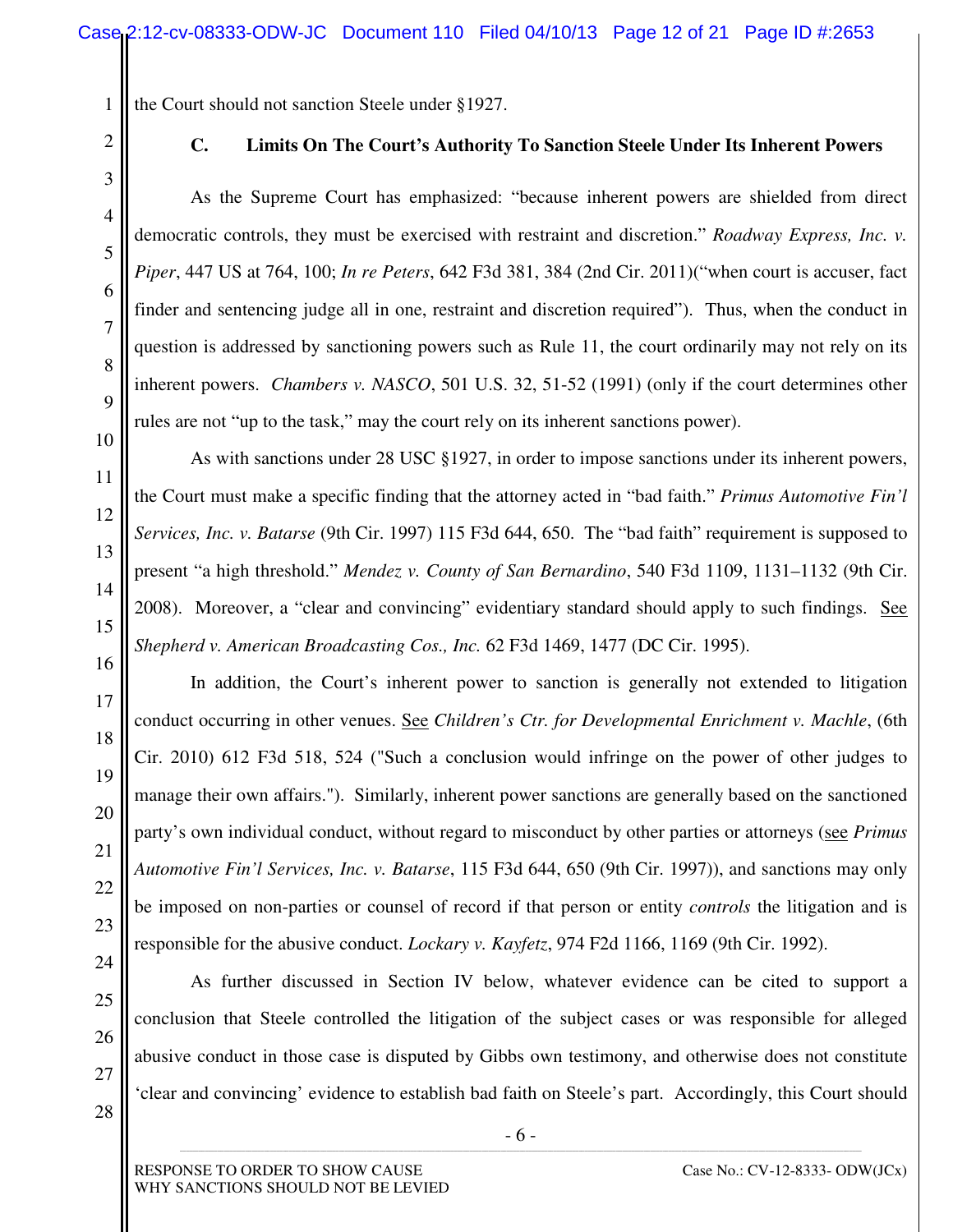not sanction Steele under its inherent power.

2

1

3

4

5

6

7

8

9

10

11

12

13

14

## **1. Limits On The Court's Authority To Sanction Steele Under The Local Rules**

Because the Court's authority to issue sanctions under the Local Rules stems from the Court's inherent authority, all of the limitations addressed above also apply to sanctions under the Local Rules. Local Rule 83-3 is silent regarding who may be a proper subject of sanctions under the Rule. However, Local Rules 83-1 and Rule 83-2 form the foundation for Rule 83-3 sanctions. These underlying rules include the disclaimer that any attorney who appears for any purpose submits to the discipline of the Central District in all respects pertaining to the conduct of the litigation. See Rule 83- 2.6. In addition, Rule 83-3.1.2 provides that the standards for professional conduct from the California State Bar Act, the California Rules of Professional Conduct, and "the decisions of any court applicable thereto," provide the basis for disciplinary action. In short, the Local Rules govern only the conduct of members of the USDC for the Central District of California, which Steele is not. Because discipline imposed under Local Rule 83-3 must be directed to an attorney admitted to practice before the Central District, sanctions against Steele under the Local Rules are not appropriate.

15 16

### **2. Limits On The Court's Authority To Sanction Steele For Contempt**

17 18 19 20 21 22 23 24 25 26 27 28 This Court is apparently contemplating issuing sanctions pursuant to its contempt power. See 2/7/13 OSC at 1:22, 8:5, 11:3-4; see also 3/14/13 OSC at 1:25-28. This power is also limited. The power to punish contempt and to coerce compliance with issued orders is based on statutes and the Court's inherent authority. *Int'l Union, United Mine Workers of Am. v. Bagwell*, 512 U.S. 821, 831 (1994); see also 18 U.S.C. §401. However, this power must be exercised with restraint. See *Roadway Express, Inc. v. Piper*, 447 U.S. 752, 764–65 (1980). Unconditional sanctions (i.e. where the contemnor has no opportunity to reduce or avoid the fine through compliance) are considered "criminal" sanctions, even if only comprised of a small fine. See *In re Lehtinen*, 564 F3d 1052, 1059 (9th Cir. 2009). Because of their punitive (rather than coercive) character, criminal sanctions "may not be imposed on someone who has not been afforded the protections that the Constitution requires of such criminal proceedings." *Bagwell*, supra, 512 US at 826. Except in limited circumstances, i.e. those involving "direct contempt" committed in the Court's presence, or the imposition of "petty" fines, due

- 7 - **\_\_\_\_\_\_\_\_\_\_\_\_\_\_\_\_\_\_\_\_\_\_\_\_\_\_\_\_\_\_\_\_\_\_\_\_\_\_\_\_\_\_\_\_\_\_\_\_\_\_\_\_\_\_\_\_\_\_\_\_\_\_\_\_\_\_\_\_\_\_\_\_\_\_\_\_\_\_\_\_\_\_\_\_\_\_\_\_\_\_\_\_\_\_\_\_\_\_\_\_\_\_\_\_\_\_\_\_\_\_\_\_\_\_\_\_\_\_\_\_\_\_\_\_\_\_\_\_\_\_\_\_\_\_\_\_\_\_\_\_\_\_\_\_\_\_\_\_\_\_\_\_\_\_\_\_\_\_\_\_\_\_\_\_\_\_\_\_\_\_\_\_\_\_\_\_\_\_\_\_\_\_\_\_\_\_\_\_\_\_\_\_\_\_\_\_\_\_\_\_\_\_\_\_\_\_\_\_\_\_\_\_\_\_\_\_\_\_\_**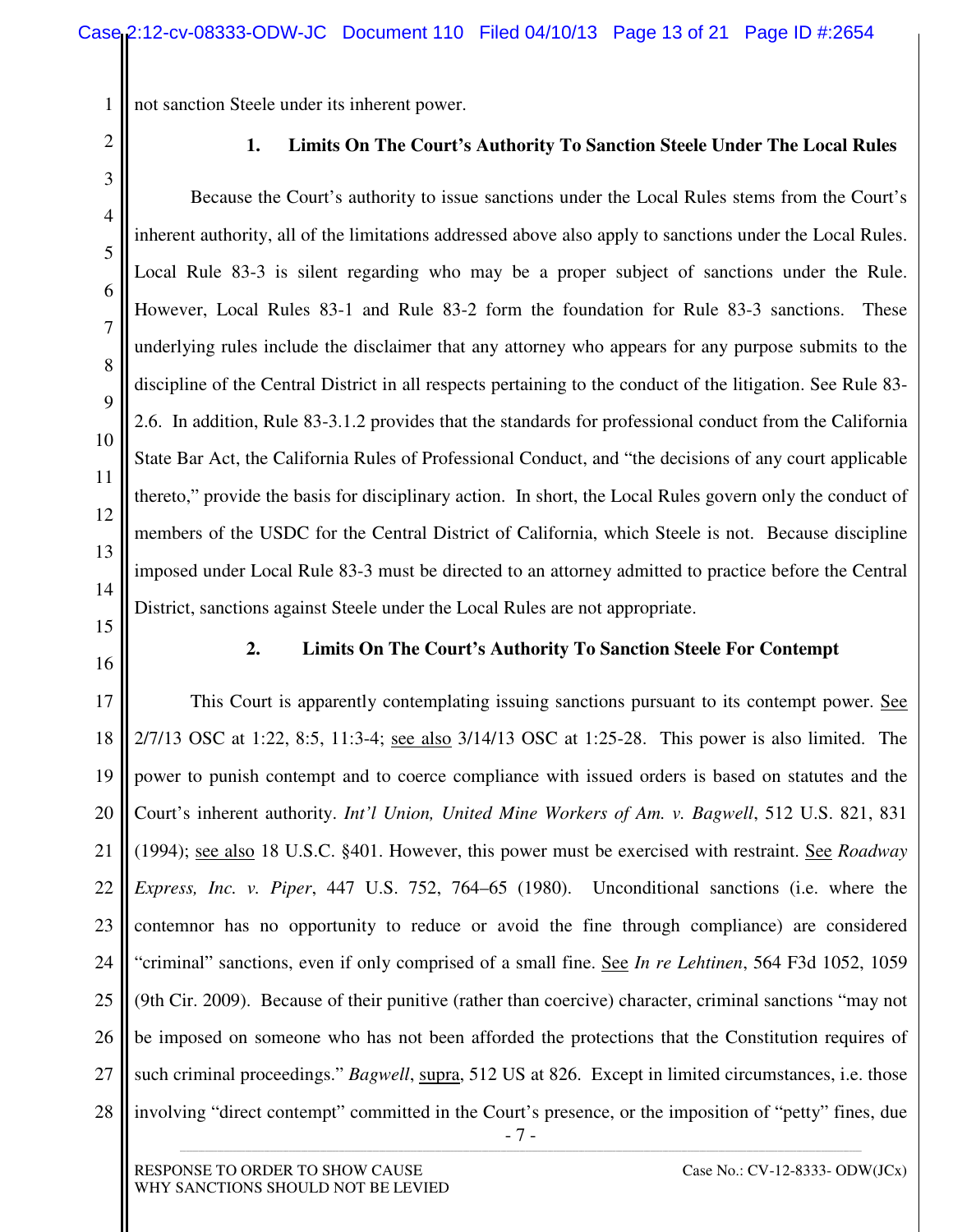1 2 3 4 process for criminal contempt requires the full range of procedures applicable to criminal trials, such as an independent prosecutor, cross-examination, a jury trial, proof beyond reasonable doubt, etc. *Id.*, at  $838-839$ <sup>3</sup> Because the Court has not afforded these procedural protections to Steele and civil contempt sanctions do not appear to be at issue, contempt sanctions against Steele are not appropriate.

- 5
- 6

#### **IV. THE COURT MAY NOT SANCTION STEELE OR DRAW ADVERSE INFERENCES <u>AT HIM BASED ON HIS INVOCATION OF HIS 5TH AMET</u> PRIVILEGE AGAINST COMPELLED TESTIMONY**

7 8 9 10 11 12 13 14 15 16 17 18 19 When Steele elected to exercise his Fifth Amendment right against compelled testimony at the April 2, 2013 OSC hearing, the Court indicated it would draw reasonable inferences and ended the hearing. Dkt 103, at 7:3-9:7. As discussed below, the reasonable inferences the Court may draw against Steele are limited based on insufficient evidence regarding Steele before this Court. Moreover, because of the criminal nature of these proceedings, wherein the Court has made allegations of fraud, tax evasion, and threatened potential incarceration<sup>4</sup>, Steele's invocation of the Fifth Amendment may not be used to formulate presumptions against him. The Supreme Court has made clear that an inference of guilt may not be drawn from a defendant's failure to testify about facts relevant to his case. *Griffin v. California*, 380 U.S. 609 (1965). Rather, "[t]he privilege serves to protect the innocent who otherwise might be ensnared by ambiguous circumstances." *Slochower v. Board of Higher Education*, 350 U.S. 551, 557-558 (1956); see also *Ohio v. Reiner,* 532 U.S. 17 (2001). Accordingly, Steele is permitted, as he did, to invoke his  $5<sup>th</sup>$  Amendment rights against compelled testimony, while maintaining a claim of innocence regarding all charges against him.

20 21 22 23 24 25 Further, because the court initiated these sanction proceedings, they are "akin to contempt" proceedings, and Steele's conduct must be judged in that light. That is, the "reasonableness" of Steele's conduct is not at issue, only whether it was contemptuous. *See Gonzales v. Texaco, Inc.*, 344 Fed. Appx. 304, 308-09 (9th Cir. 2009). Aside from the lack of evidence against Steele to support a finding of contempt, as discussed above, because this Court has failed to provide Steele with the procedural protections necessary to impose criminal contempt sanctions, such sanctions are

26

27

- 8 - **\_\_\_\_\_\_\_\_\_\_\_\_\_\_\_\_\_\_\_\_\_\_\_\_\_\_\_\_\_\_\_\_\_\_\_\_\_\_\_\_\_\_\_\_\_\_\_\_\_\_\_\_\_\_\_\_\_\_\_\_\_\_\_\_\_\_\_\_\_\_\_\_\_\_\_\_\_\_\_\_\_\_\_\_\_\_\_\_\_\_\_\_\_\_\_\_\_\_\_\_\_\_\_\_\_\_\_\_\_\_\_\_\_\_\_\_\_\_\_\_\_\_\_\_\_\_\_\_\_\_\_\_\_\_\_\_\_\_\_\_\_\_\_\_\_\_\_\_\_\_\_\_\_\_\_\_\_\_\_\_\_\_\_\_\_\_\_\_\_\_\_\_\_\_\_\_\_\_\_\_\_\_\_\_\_\_\_\_\_\_\_\_\_\_\_\_\_\_\_\_\_\_\_\_\_\_\_\_\_\_\_\_\_\_\_\_\_\_\_** 

28

4

See, e.g., Dkt 48 at pp.9-11; Dkt. 86 at pp. 1-3; and Dkt 108-5 at 15:9-11 and 15:17-18.

 $3$  Notably, the  $5<sup>th</sup>$  amendment privilege against self-incrimination can be invoked when one is facing "criminal" contempt sanctions. *Gompers v. Bucks Stove & Range Co.*, 221 U.S. 418, 444 (1911).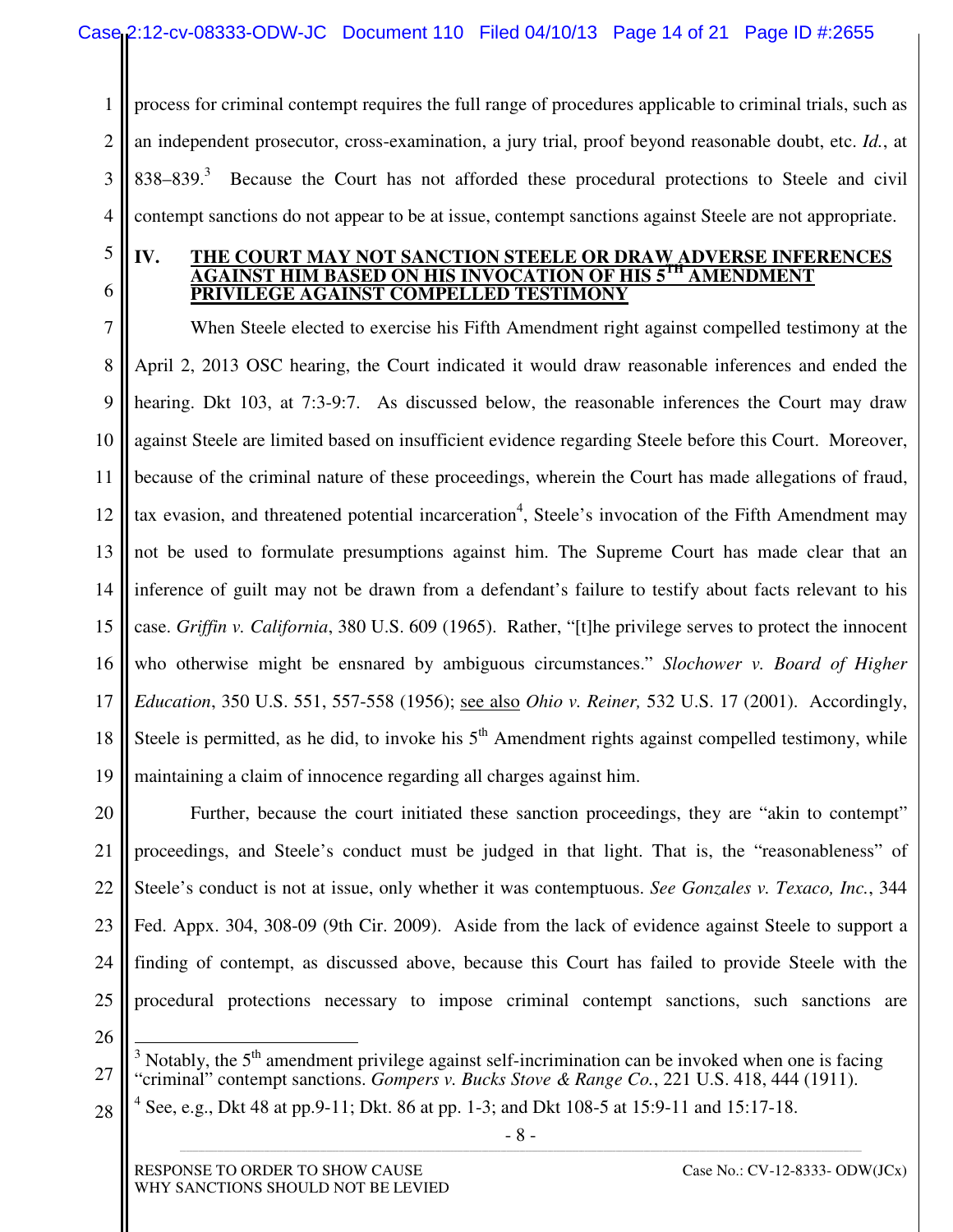1 unavailable against Steele.

2 3

## **V. NO SANCTIONS SHOULD ISSUE AGAINST STEELE BASED ON ANY OF THE OSC ISSUES IDENTIFIED BY THIS COURT**

4

#### **A. Steele Cannot Be Sanctioned For The Alleged Lack Of Reasonable Investigation Of Copyright Infringement Prior To Filing Complaints In The Subject Cases**

5 6 7 8 9 10 11 Although the Court is contemplating issuing sanctions under Rule 11(b)(3) based on the alleged filing of the subject Complaints without a factual foundation (Dkt 48, at 4:12-5:10), it is clear the Court's position is based on a misapplication of applicable law to the subject BitTorrent technology. See *Id.*, (criticizing use of an "IP snapshot," erroneously concluding partial downloads are unusable, and requiring pre-filing evidence showing that Defendants downloaded the entire copyrighted work). These misunderstandings are addressed in Prenda Law's Response to the OSC, so those arguments will not be repeated by Steele and are hereby joined. See Dkt 108, at 14:15-21, 24-25, 15:1-21:22; 108-1.

12 13 14 15 16 More importantly, the evidence and argument submitted does not reference Steele's involvement in the pre-filing investigation of the subject cases; only Gibbs' and Peter Hansmeier's involvement is referenced. See Dkt 49, at 12:8-14:2, 16:21-18:2, 20:18-21:27, and Dkt 58, ¶¶7-8. Accordingly, sanctions cannot be imposed upon Steele in relation to the filing of Complaints in the subject cases.

17

18

19

20

21

22

## **B. Steele Cannot Be Sanctioned For Any Alleged Lack Of Reasonable Investigation Of Alleged Infringers' Identities Prior To Naming Them In The Subject Cases**

Similarly, the Court is contemplating issuing sanctions under Rule 11(b)(3) based on the alleged lack of reasonable investigation of actual infringers' identities in the subject cases prior to naming them as Doe Defendants. Dkt 48, at 2:18-4:11; 5:11-7:26. Again, Prenda Law/Duffy/Van Den Hemel's Response to the OSC addresses numerous problems with the Court's conclusions and suggestions<sup>5</sup> regarding what constitutes a reasonable investigation of a BitTorrent infringer's identity,

23 24

**\_\_\_\_\_\_\_\_\_\_\_\_\_\_\_\_\_\_\_\_\_\_\_\_\_\_\_\_\_\_\_\_\_\_\_\_\_\_\_\_\_\_\_\_\_\_\_\_\_\_\_\_\_\_\_\_\_\_\_\_\_\_\_\_\_\_\_\_\_\_\_\_\_\_\_\_\_\_\_\_\_\_\_\_\_\_\_\_\_\_\_\_\_\_\_\_\_\_\_\_\_\_\_\_\_\_\_\_\_\_\_\_\_\_\_\_\_\_\_\_\_\_\_\_\_\_\_\_\_\_\_\_\_\_\_\_\_\_\_\_\_\_\_\_\_\_\_\_\_\_\_\_\_\_\_\_\_\_\_\_\_\_\_\_\_\_\_\_\_\_\_\_\_\_\_\_\_\_\_\_\_\_\_\_\_\_\_\_\_\_\_\_\_\_\_\_\_\_\_\_\_\_\_\_\_\_\_\_\_\_\_\_\_\_\_\_\_\_\_** 

<sup>25</sup> 26 27 28 - 9 -  $\overline{a}$ 5 The Court's suggestion that "old-fashioned stakeout may be in order" overlooks the crucially important fact that the subject infringement would have necessarily happened many months prior to the stakeout (i.e. prior to the filing of a Complaint, the initiation of discovery, and obtaining the IP address holder's home address from the ISP). It is therefore puzzling how the Court could conclude that persons within the subscriber's home many months later may be correlated with tracking data from many months before to assist with a "determination of who would have been in the subscriber's home when the download was initiated."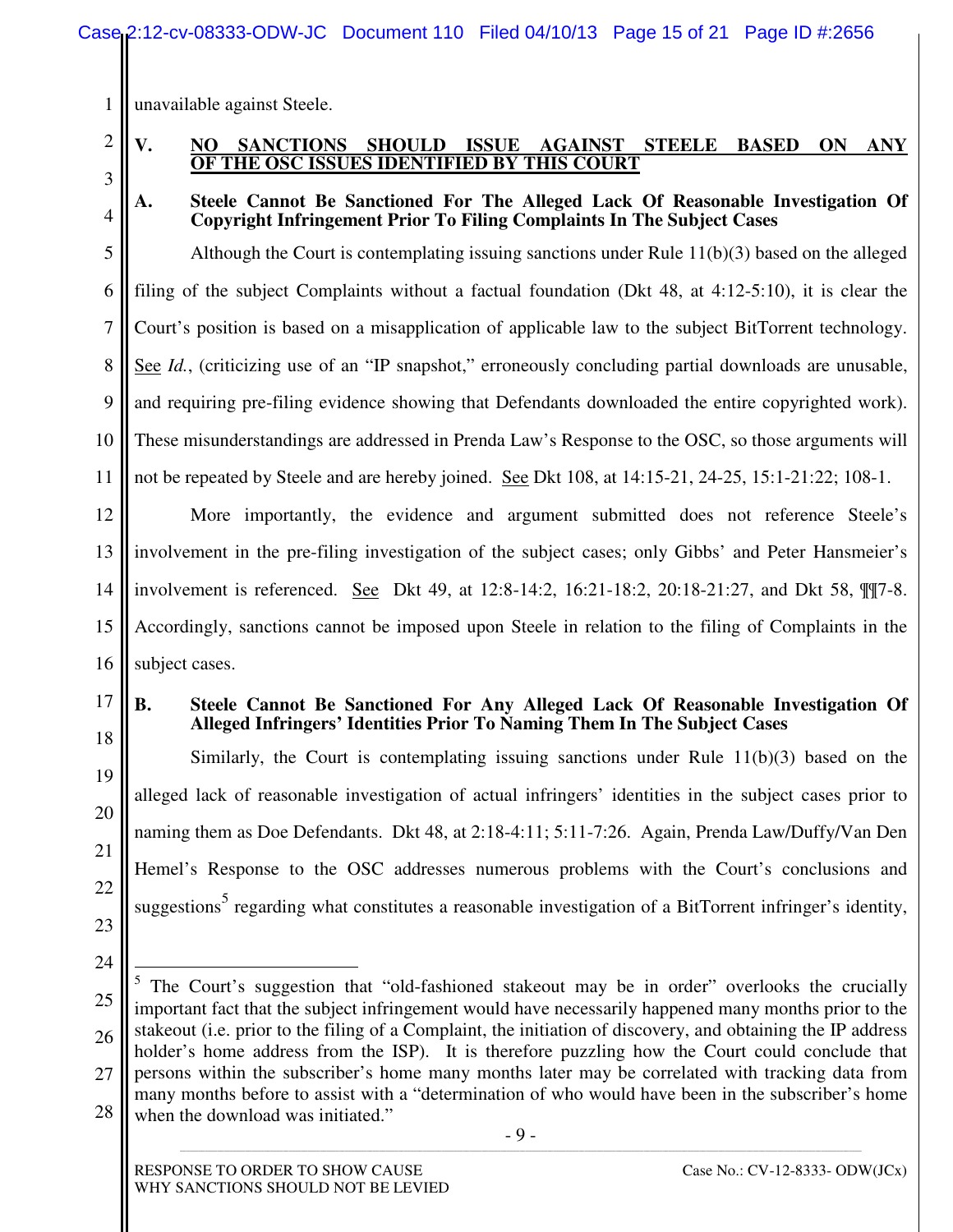and Steele joins those arguments by reference. See Dkt 108, at 14:25-27, 23:10-27:25; 108-1.

Without exception, *all* of the argument and evidence submitted on this issue refers *exclusively*  to Gibbs' own personal investigation of the infringers' identity. See Dkt 49 18:3-20:15, 22:1-24:7; Dkt 50, ¶¶26-39, 42; Dkt (3/11) 97:23-101:25. Accordingly, sanctions cannot be imposed upon Steele in relation to naming the alleged infringers in the subject cases.

1

2

3

4

5

6

7

8

9

10

11

12

13

14

15

16

17

18

19

20

21

22

23

24

26

27

28

## **C. Steele Cannot Be Sanctioned For Any Alleged Failure To Comply With Discovery Orders**

 The Court's initial OSC invokes the Court's contempt power and Local Rule 83-3 when discussing Gibbs' alleged violation of two orders requiring Plaintiffs to cease discovery efforts relating to previously issued subpoenas to Verizon Online LLC, an ISP. Dkt 48, at 8:1-28. As noted above, the Court may not sanction Steele for contempt because Steele was not provided the procedural safeguards required for imposing contempt sanctions, and sanctions are unavailable against Steele under the Local Rules because he is not a member of the Central District of California bar.

 Furthermore, in response to the Court's OSC, Gibbs testified that he "caused the Order to be served on the registered agents for service of process of Verizon Online LLC to ensure that Verizon Online LLC had notice not to respond to the subpoenas that had already been served." Dkt 50, at ¶21. At the March 11 hearing, Gibbs' attorney added that "Gibbs had a conversation with Mr. Hansmeier and told him that he thought that this order should be served on the ISP's. Mr. Hansmeier advised Mr. Gibbs that would be done. Mr. Hansmeier later advised Mr. Gibbs that his request had been taken care of." Dkt 108-5, at 9:23-10:2. Gibbs then testified consistently with his attorney's representations. Dkt 108-5, at 102:6-12. These representations made to this Court do not involve or implicate Steele at all, nor does any other evidence before this Court suggest Steele had anything to do with any alleged disobedience of this Court's discovery orders. Accordingly, the Court may not impose sanctions upon Steele based on Gibbs' alleged failure to comply with the Court's discovery orders.

25

#### **D. Steele Should Not Be Sanctioned For Any Alleged "Fraud Upon The Court"**

 The Court's February 7, 2013 OSC raised three concerns regarding a suspected "fraud on the Court" involving Alan Cooper's renouncement of any involvement with AF Holdings and accusation that his purported signature on assignment agreements attached to Complaints in the subject cases was

- 10 - **\_\_\_\_\_\_\_\_\_\_\_\_\_\_\_\_\_\_\_\_\_\_\_\_\_\_\_\_\_\_\_\_\_\_\_\_\_\_\_\_\_\_\_\_\_\_\_\_\_\_\_\_\_\_\_\_\_\_\_\_\_\_\_\_\_\_\_\_\_\_\_\_\_\_\_\_\_\_\_\_\_\_\_\_\_\_\_\_\_\_\_\_\_\_\_\_\_\_\_\_\_\_\_\_\_\_\_\_\_\_\_\_\_\_\_\_\_\_\_\_\_\_\_\_\_\_\_\_\_\_\_\_\_\_\_\_\_\_\_\_\_\_\_\_\_\_\_\_\_\_\_\_\_\_\_\_\_\_\_\_\_\_\_\_\_\_\_\_\_\_\_\_\_\_\_\_\_\_\_\_\_\_\_\_\_\_\_\_\_\_\_\_\_\_\_\_\_\_\_\_\_\_\_\_\_\_\_\_\_\_\_\_\_\_\_\_\_\_\_**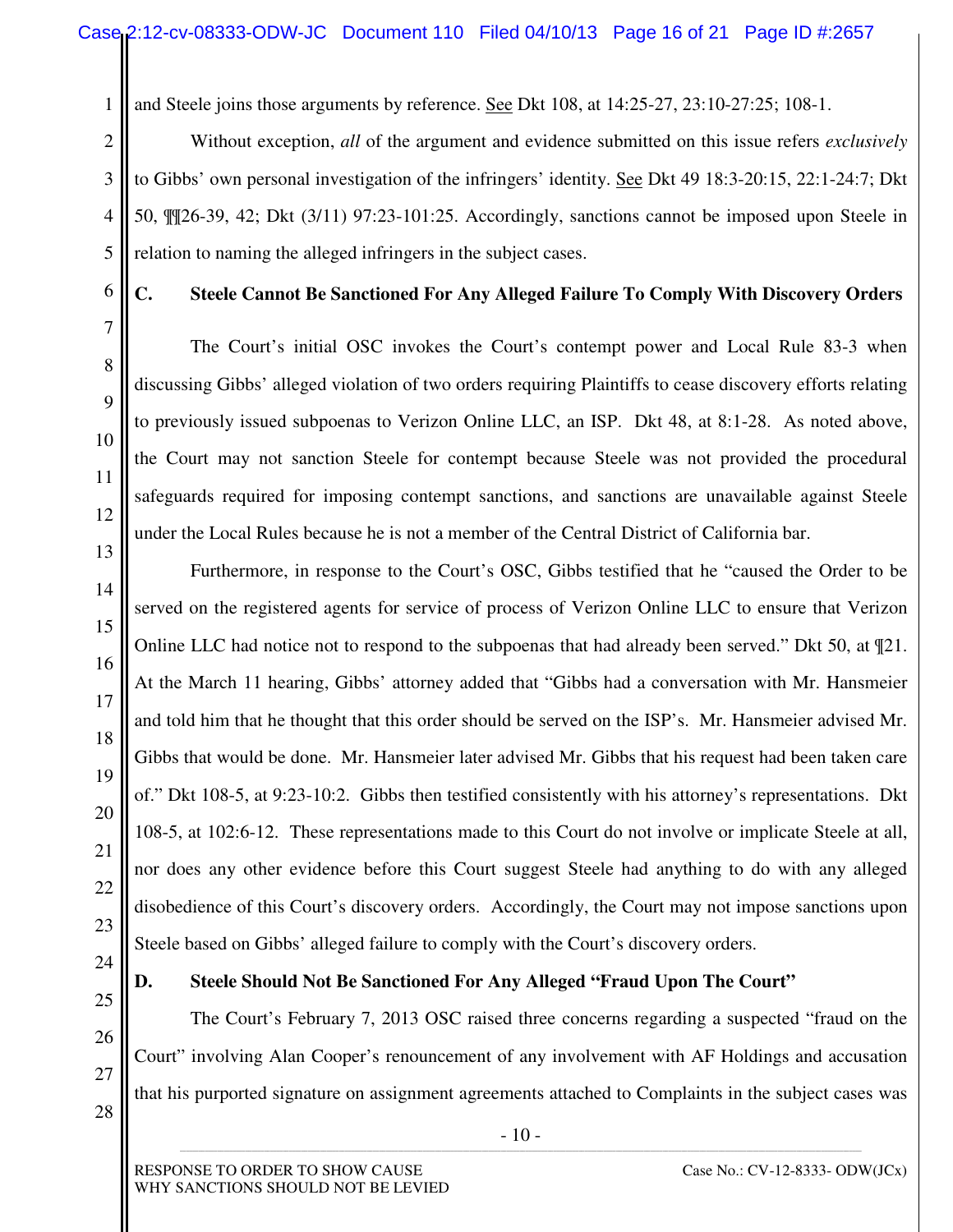1 2 3 4 5 6 7 8 9 10 11 12 13 not genuine<sup>6</sup>. The Court stated: "First, with an invalid assignment, Plaintiff has no standing in these cases." Dkt 48, at 9:8. Apparently re-articulating the same concern, the Court added: "Second, by bringing these cases, Plaintiff's conduct can be considered vexatious, as these cases were filed for a facially improper purpose." Dkt 48, at 9:9-10. As both Gibbs and Prenda/Duffy/ Van Den Hemel noted in their Responses To The OSC, the Court is mistaken about the law in this regard; the signature of the assignee is irrelevant to the validity of the assignment, so long as the assignor signs. See Dkt 49, at 25:9-26:19; Dkt 108, at 11:24-12:9.; see also 17 U.S.C. 204(a). Lastly, the Court stated: "the Court will not idle while Plaintiff defrauds this institution." Dkt 48, at 9:10-11. However, even if the Court were to discount the evidence submitted impugning Cooper's credibility and blame Steele for this "fraud," it hardly rises to the level of fraud upon the court recognized by the Ninth Circuit, i.e., "a fraud perpetrated by officers of the court so that the judicial machinery cannot perform in the usual manner its impartial task of adjudging cases that are presented for adjudication." *In re Intermagnetics Am., Inc.*, 926 F.2d 912, 916 (9th Cir. 1991).

14 15 16 17 18 19 20 Regarding any other alleged fraud the Court may consider, as Section III above makes clear, except in rare circumstances not present here, this Court is not empowered to sanction Steele or anyone else based on conduct occurring entirely outside of the subject cases and the Central District. Based on its prior statements, the Court may have erroneously felt otherwise before. Dkt 108-5, at 29:14-22 (over Gibbs' counsel's objection that the Court's inquiry about non-Central District cases was "beyond the scope of the OSC," and "not what this OSC is about," the Court responded: "Well, it has become about it. It has become about fraudulent filings in federal court" generally).

**E. Steele Cannot Be Sanctioned For Any Alleged Failure To Notify The Court Of All Parties That Have A Financial Interest In The Outcome Of Litigation** 

23 24 25 Apparently, the Court is considering sanctioning Steele and others based on an alleged violation of Local Rule 7.1-1 which is designed "[t]o enable the Court to evaluate possible disqualification or recusal," and requires litigants to "list all persons, associations of persons, firms,

26 27

 $\overline{\phantom{a}}$ 

28

21

<sup>6</sup> Regarding this issue, Steele joins the argument of Prenda Law/Duffy/Van Den Hemel at Dkt 108, pgs. 10:27-11:23.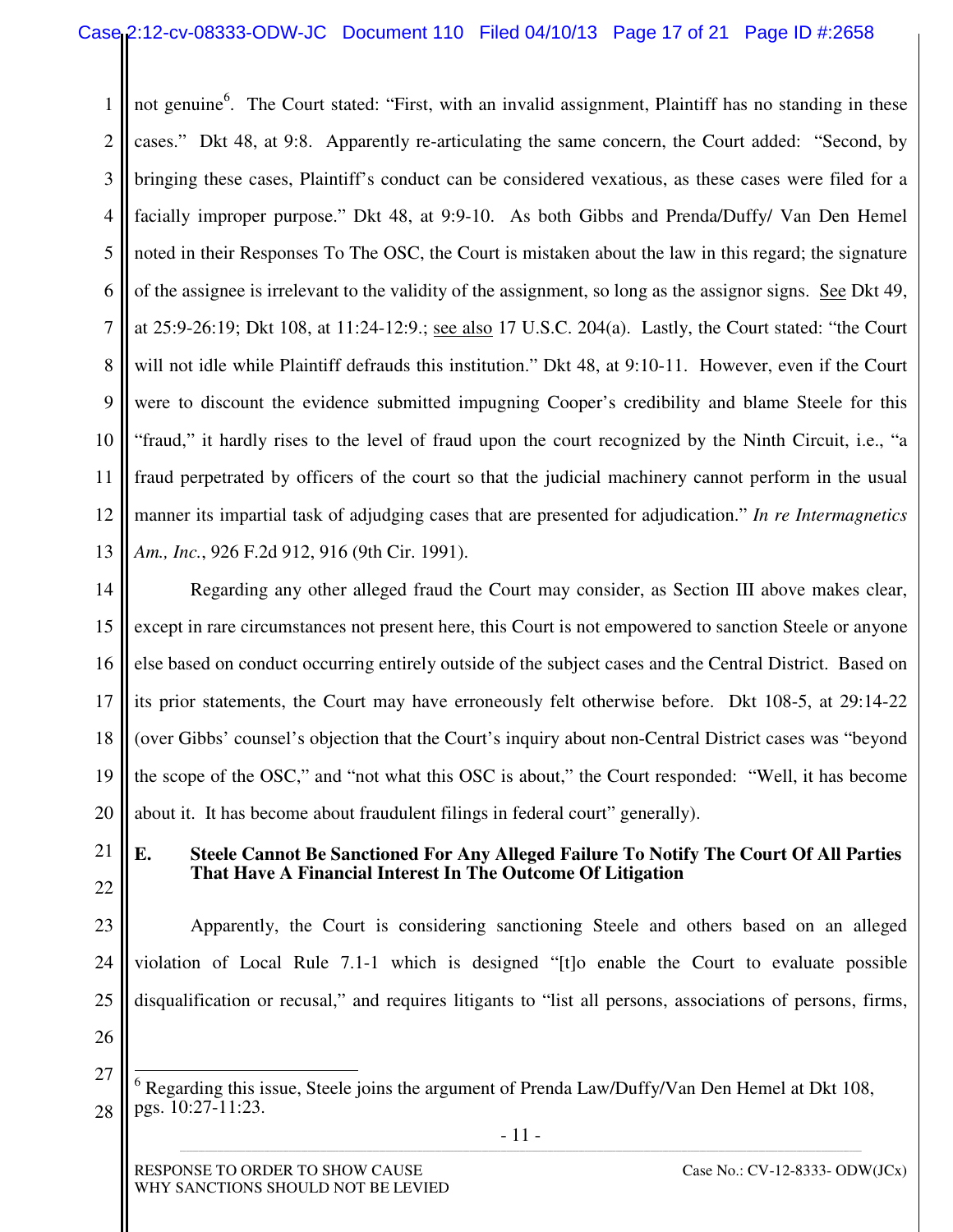1 2 partnerships, and corporations (including parent corporations, clearly identified as such) that may have a pecuniary interest in the outcome of the case."

- 3 4 5 6 7 8 9 10 11 12 13 First, as noted in Section III. 3.a. above, this Court may not sanction Steele for violating the Central District Local Rules. Second, sanctioning anyone for a technical violation of a Local Rule intended solely to allow the court to determine whether recusal is warranted would be improper, as Judge Wright's potential recusal has never been at issue in the subject cases. Indeed, because Judge Wright believes the attorneys purportedly involved in the subject cases may be the persons omitted from the Certification Of Interested Parties, he would have already recused himself had his relationship with those attorneys so required. See Dkt 108-5, at 17:7-14. Third, and most importantly, no evidence has been presented to this Court suggesting Steele had any involvement with the preparation of the Certification of Interested Parties. See Dkt 108-5, at 79:6-17 (when asked whether he had a discussion with Steele regarding the Certificate Of Interested Parties, Gibbs eventually responds "I don't know"). Accordingly, Steele is not subject to sanctions on this issue.
- 14 15

### **F. Steele Cannot Be Sanctioned For Allegedly Misrepresenting The Nature And Relationship Of The Individuals And Entities Named in the OSCs**

16 17 18 19 20 21 22 23 24 25 26 Although the Court has not specified the sanctionable misrepresentations it is referring to, the Court has apparently concluded such misrepresentations have occurred. See Dkt 86, at 1:28- 2:2 ("it appears that these persons, and their related entities, may have defrauded the Court through their acts and representations in these cases."); Dkt 108-5, at 58:21-25 (wherein the Court implies officers of the court have knowingly made misrepresentations to the court). Disturbingly, the Court's apparent conclusions about the relationships between the persons and entities named in the March 14, 2013 OSC wholly ignores evidence to the contrary. Compare, e.g., Dkt. 69-1, pp. 21:18-2, 38:22-39:15, 40:8-12 (regarding who owns AF Holdings) with Dkt 108-5, at 114:5-8 (I do have the picture, and I know who the client is. We have talked about the client, and the client has been running everything. Yeah, I know who the client is"); see also Dkt 108-5at 19:15-18 (suggesting Prenda law is "controlled by Mr. Steele.")

27 28 However, Steele cannot be sanctioned for any of these alleged misrepresentations made to this Court regarding the relationships among the parties and entities named in the Court's March 14 OSC

- 12 - **\_\_\_\_\_\_\_\_\_\_\_\_\_\_\_\_\_\_\_\_\_\_\_\_\_\_\_\_\_\_\_\_\_\_\_\_\_\_\_\_\_\_\_\_\_\_\_\_\_\_\_\_\_\_\_\_\_\_\_\_\_\_\_\_\_\_\_\_\_\_\_\_\_\_\_\_\_\_\_\_\_\_\_\_\_\_\_\_\_\_\_\_\_\_\_\_\_\_\_\_\_\_\_\_\_\_\_\_\_\_\_\_\_\_\_\_\_\_\_\_\_\_\_\_\_\_\_\_\_\_\_\_\_\_\_\_\_\_\_\_\_\_\_\_\_\_\_\_\_\_\_\_\_\_\_\_\_\_\_\_\_\_\_\_\_\_\_\_\_\_\_\_\_\_\_\_\_\_\_\_\_\_\_\_\_\_\_\_\_\_\_\_\_\_\_\_\_\_\_\_\_\_\_\_\_\_\_\_\_\_\_\_\_\_\_\_\_\_\_**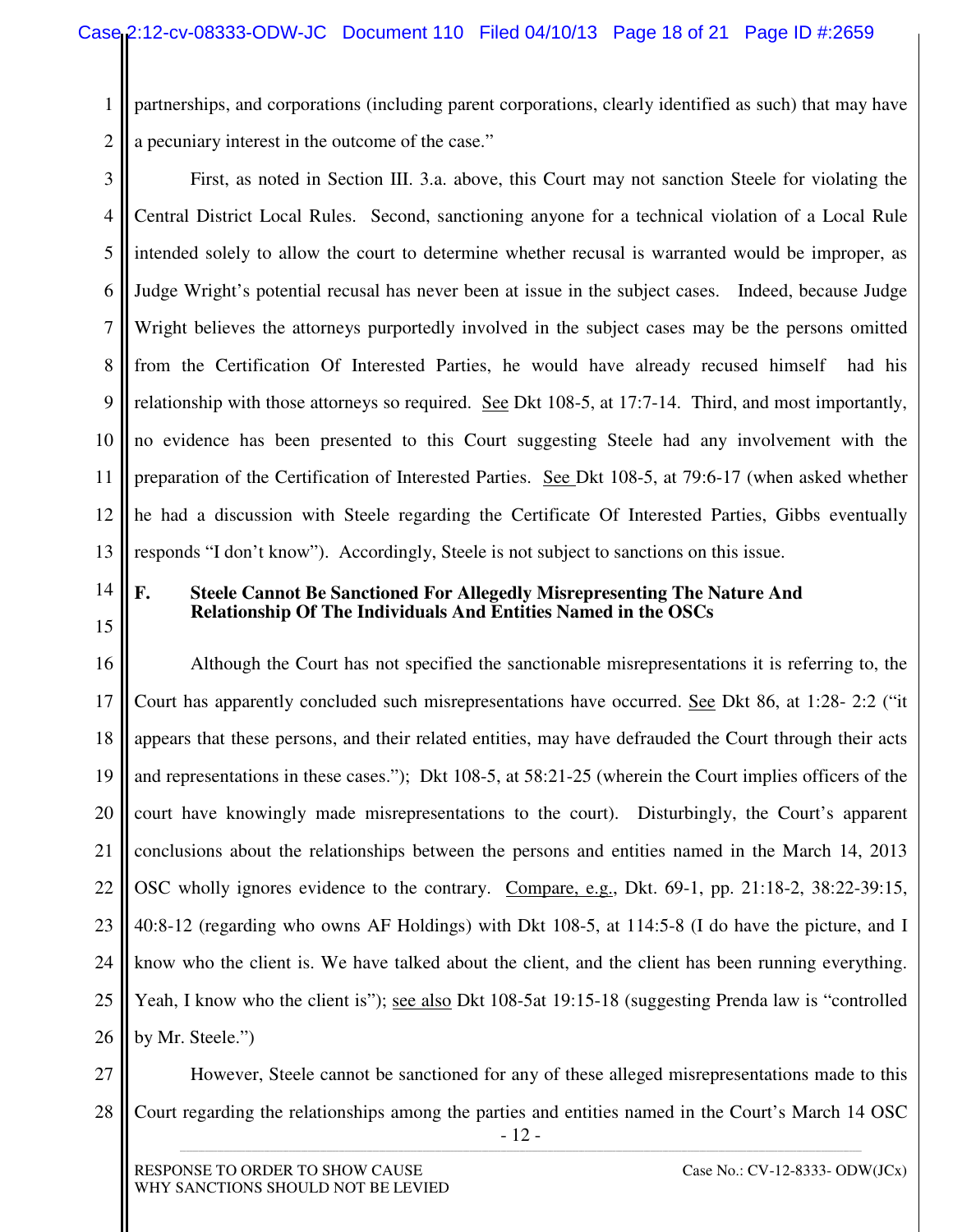1 2 3 because Steele has taken no actions nor made any representations to this Court of any kind, nor is there any evidence before this Court that he acted or was otherwise involved in anyone else's alleged misrepresentations to this Court.

4

5

6

7

8

9

10

11

12

13

14

15

## **G. Steele Cannot Be Sanctioned For Any Alleged Failure To File A Notice Of Related Cases**

Because this Court did not identify the alleged failure to file a Notice of Related Cases as a potential basis for sanctions in any of its OSCs, sanctions against anyone on this issue would be improper. Regardless, Gibbs testified that he believed the Northern District of California and "almost every court … told us in no uncertain terms that these [types of] cases weren't related. Therefore, that informed my belief in terms of whether we wanted to relate [the subject cases] or not." Dkt 108-5, at 81: 2; see also 108-8 (Northern District order finding 25 of Plaintiffs' cases unrelated). These contrary judicial decisions indicates reasonable minds can differ on this subject, and that Gibbs cannot be sanctioned for his good faith belief a Notice of Related Cases was not warranted. Gibbs also testified he didn't know whether Steele was involved in any discussion regarding whether to file a Notice of Related Cases or not. See Dkt 108-5, at 84:6-12. Because there is no evidence before this Court suggesting Steele was involved with this issue, he cannot be sanctioned on this basis.

16 17

18

19

20

21

22

23

24

25

26

27

#### **H. Steele Cannot Be Sanctioned For Any Alleged Failure To Make a** *Pro Hac Vice* **Appearance Before the Court**

An out-of-state attorney must apply for *pro hac vice* admission in a case if that attorney appears in court, signs pleadings, or is the exclusive contact with the client or opposing counsel in a case. *Winterrowd v. American Gen. Annuity Ins. Co.*, 556 F3d 815, 825 (9th Cir. 2009). The evidence before the Court does not demonstrate Steele appeared in any of the subject cases, signed any pleadings in any of the subject cases, or was the exclusive contact with the client or opposing counsel in any of the subject cases. Instead, as the Court docket for each of the subject cases demonstrates, Gibbs was counsel of record in each of the subject cases and signed all the pleadings in each of the subject cases on behalf of Prenda, and Gibbs testified that he had contact with both clients. See Dkt 58, at ¶¶7-8; Dkt 108-5, at 78:9-14, 90:2-8 (Gibbs testified that he had contact with Mark Lutz, who Gibbs knew to be CEO of both Ingenuity 13 and AF Holdings). So, even assuming arguendo that Steele

<sup>28</sup>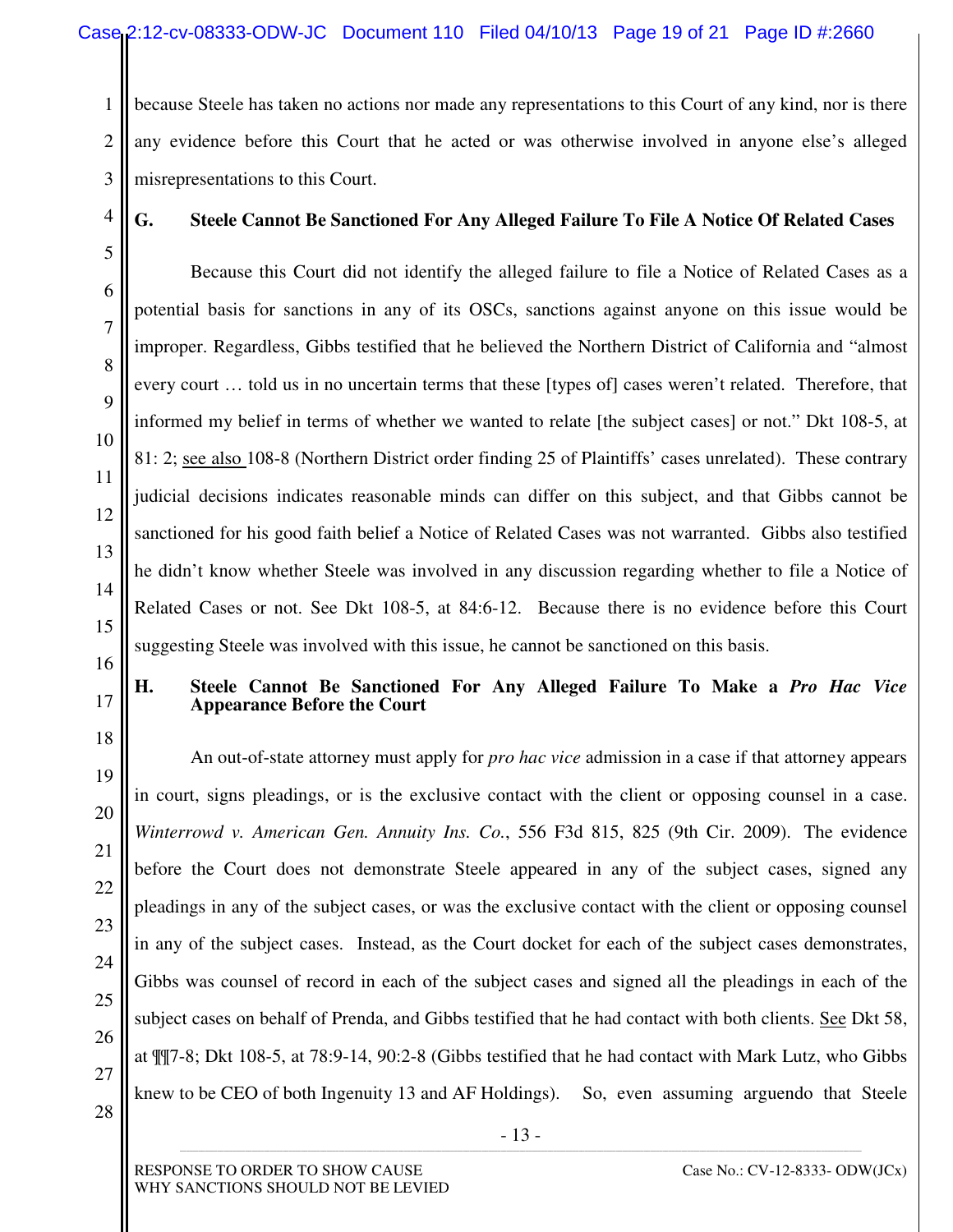1 2 3 4 had some degree of involvement in the subject cases, the evidence demonstrates he did not have exclusive contact with the client in those cases, and no evidence suggests Steele had any, let alone exclusive, contact with opposing counsel in any of the subject cases. Thus, Steele cannot be sanctioned for failing to make a *pro hac vice* appearance before the Court.

5 6

11

### **I. Steele Cannot Be Sanctioned For Any Alleged Failure To Appear At The March 11, 2013 Hearing**

7 8 9 10 On March 5, 2013, this Court issued an Order that Steele would have to appear before this court on March 11, 2013. But, as Steele previously argued, this Court lacked jurisdiction to order him to appear because he resided outside California, was not a party to any of the subject cases, had not appeared in any of the subject cases, and was not counsel of record to any party in any of the subject cases. 7

12 13 14 15 16 17 18 Moreover, Steele did not receive reasonable notice of the nature of the proceedings he was ordered to appear in on March 11, nor what was expected of him besides his appearance. In fact, the Order did not even require that the appearance had to be personal rather than telephonic. Further, Steele received insufficient notice to accommodate cross-country travel or information regarding who would pay for such travel. In fact, he was not served until late Wednesday, March 6, 2013, less than three business days before the hearing. Based on these factors, the Court's Order for Steele to appear on Monday, March 11, 2013 at 1:30 P.M. was improper.

19 20 21 22 23 24 Notwithstanding the pending question regarding the Court's jurisdiction over him as a witness, out of respect for the Court and its Order, Steele made himself telephonically available for the approximately three-hour long hearing on the afternoon of March 11, 2013. Although the Court and the parties were advised of his availability, nobody requested that Steele provide any information. So, that he was available to appear telephonically, rather than personally, had no impact on the proceedings and further appeared on April 2, 2013.

26

25

In summary, Steele had justification for not appearing in person on March 11, 2013. Yet, he still specially appeared. His telephonic availability had no impact on the proceedings given that he was

27

 $\overline{\phantom{a}}$ 7 Steele hereby joins section IV(B)(6) of the Prenda Law/Duffy/Van Den Hemel and does not restate the arguments contained therein.